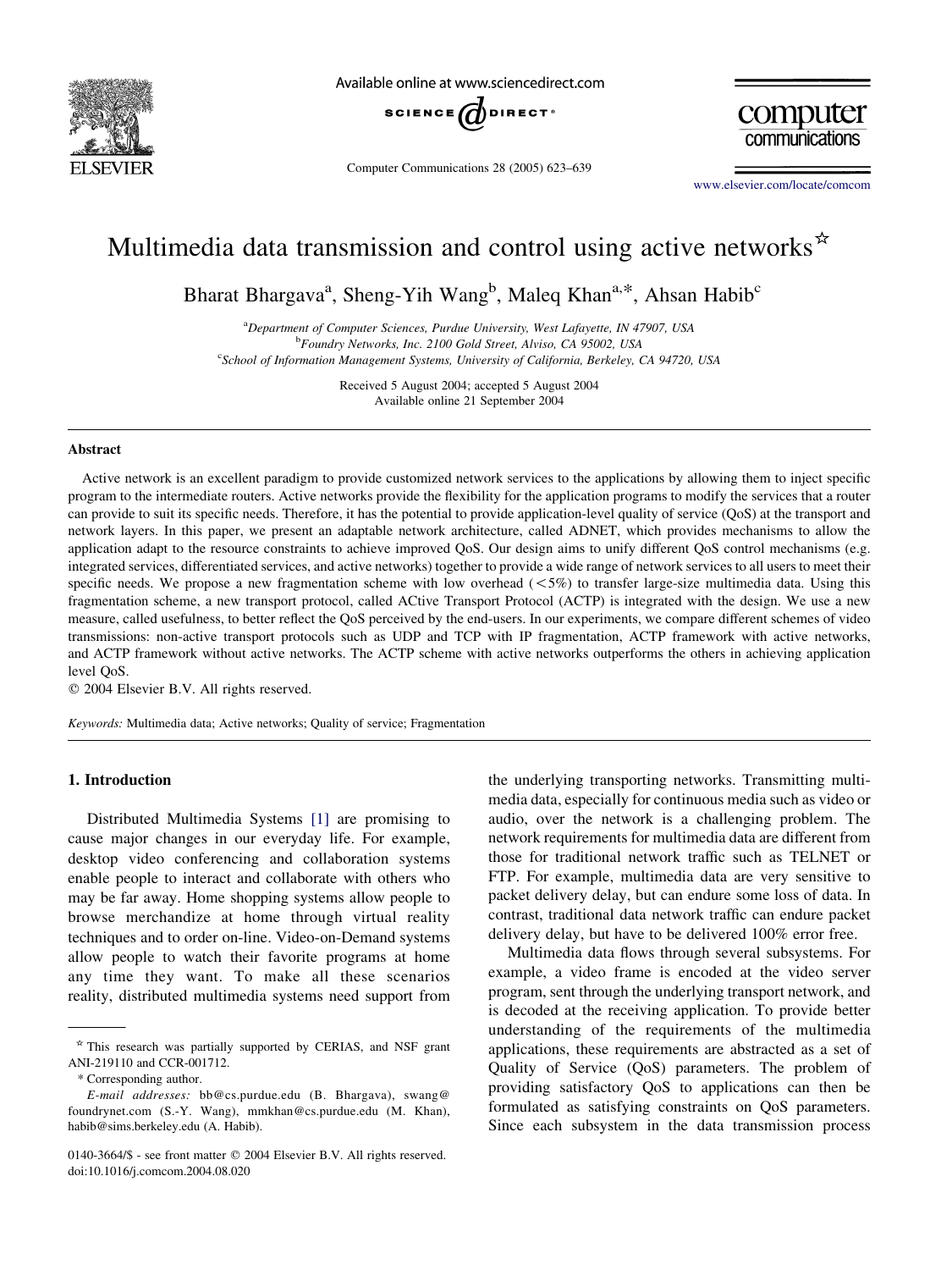contributes to the degradation of the QoS, QoS control mechanisms are studied at all these different components. To facilitate the study, QoS are usually grouped into different layers [\[2\]](#page-15-0). The application QoS layer (which includes User-oriented and Application-specific QoS parameters) and the network QoS layer (which includes the whole network protocol stacks, especially the transport and network layers in networking terminology) are the two major layers where the current research on QoS parameters and QoS control mechanisms is focused.

From the discussion above, it is clear that the integration of different layers of QoS control mechanisms are needed to provide satisfactory QoS to the applications. In this regard, several design issues need to be investigated: (1) The network design should be flexible to accommodate emerging new applications. (2) The design should provide mechanisms for the application to convey their QoS needs to the network. (3) The application-specific and networkspecific QoS control mechanisms should be integrated to provide a unified system of QoS provision.

Active network is a paradigm that provides flexibility and mechanisms for the applications to convey their QoS needs to the network. This powerful communication paradigm can adapt upcoming traffic by methods, which are part of the transported multimedia streams. This promising approach has lots of unexplored potential applications. New high level protocols can be dynamically integrated without changing network software, and new adaptive algorithms become possible which increase the flexibility of multimedia communication systems [\[3\]](#page-15-0).

Various network operations such as fragmentation, error recovery, and traffic control can be performed efficiently and with high quality of service when application specific information is available. Using active paradigm, an application can tell the network nodes (routers) how the operations can be performed to achieve higher quality of services because only the application program has the knowledge of the internal properties of the data being transported. For example, when multimedia data are fragmented arbitrarily and if a packet is lost, the whole video frame containing the packet might be useless. On the other hand, in active paradigm, the application can provide the fragmentation procedures/information/hints, and using this information data can be fragmented in such a way that the data in other packets are still useful even if some packets are lost. In some cases, it might be possible to reconstruct the lost packets from the other related packets. This active paradigm has the potential to provide the application-level QoS at the transport or network layers [\[4,5\]](#page-15-0). We show that active network techniques can be used as a mechanism to extend the Differentiated Services (DiffServ) techniques in providing application-level QoS. In addition, active network techniques can be used to provide dynamic re-negotiation in DiffServ approach.

This paper focuses on the investigation and development of approaches to manage and control the transmission of multimedia data using active network paradigm, which can provide satisfactory QoS to the applications. We propose an adaptable network architecture, called ADNET, which allows different QoS provisioning schemes such as Active Network, Integrated Services (IntServ) and DiffServ to co-exist and provides customized services to achieve better application-level QoS. This architecture also enables the application programs and the networks to adapt and perform the tasks of traffic management and control together. We design a new transport protocol, called ACtive Transport Protocol (ACTP), to transmit multimedia data using the proposed architecture. ACTP provides datagram delivery similar to UDP, but with some extensions such as built-in fragmentation scheme and security mechanisms to better support the active network traffic. ACTP does not rely on the underlying IP-fragmentation in the network layer. Instead, it uses a new fragmentation scheme designed for multimedia data transmission in active environment. The fragmentation scheme utilizes the properties of active network paradigm and the proposed adaptable architecture ADNET. Experimental results show that ACTP protocol with the proposed fragmentation scheme in active network environment provides better QoS than traditional IP networks. Using ADNET architecture, we transmit three sets of video clips: Jurassic Park, Lion King, and Tai Chi from video sources to destinations via active routers. The results show that the packet loss rate for ACTP fragmentation in active environment is reduced by 10% than that in traditional IP delivery.

A new metric, called usefulness, to measure QoS received by the application is developed systematically. Usefulness is shown to provide a more accurate assessment of the user-perceived QoS than other commonly used measures. Experimental results show that when usefulness is higher, the visual quality of the received clips are also better (clear and sharp). In Section 6, we see that usefulness provided by the proposed solution is always higher than that of the traditional IP networks. Usefulness in ADNET is as high as twice of usefulness in IP networks.

The rest of the paper is organized as follows. The works related to the topics addressed in this paper are discussed in Section 2. In Section 3, we propose an adaptable architecture of an active router. Section 4 presents a fragmentation scheme for large multimedia data. A new measure of QoS is developed in Section 5. Experimental results are presented in Section 6. Finally, the conclusions and future works are in Section 7.

# 2. Related works

Wetherall et al. [\[6\]](#page-15-0) develop a toolkit called ANTS for building and dynamically deploying network protocols. ANTS is based on mobile code, demand loading, and caching techniques. ANTS allows new protocols to be dynamically deployed at both routers and end systems,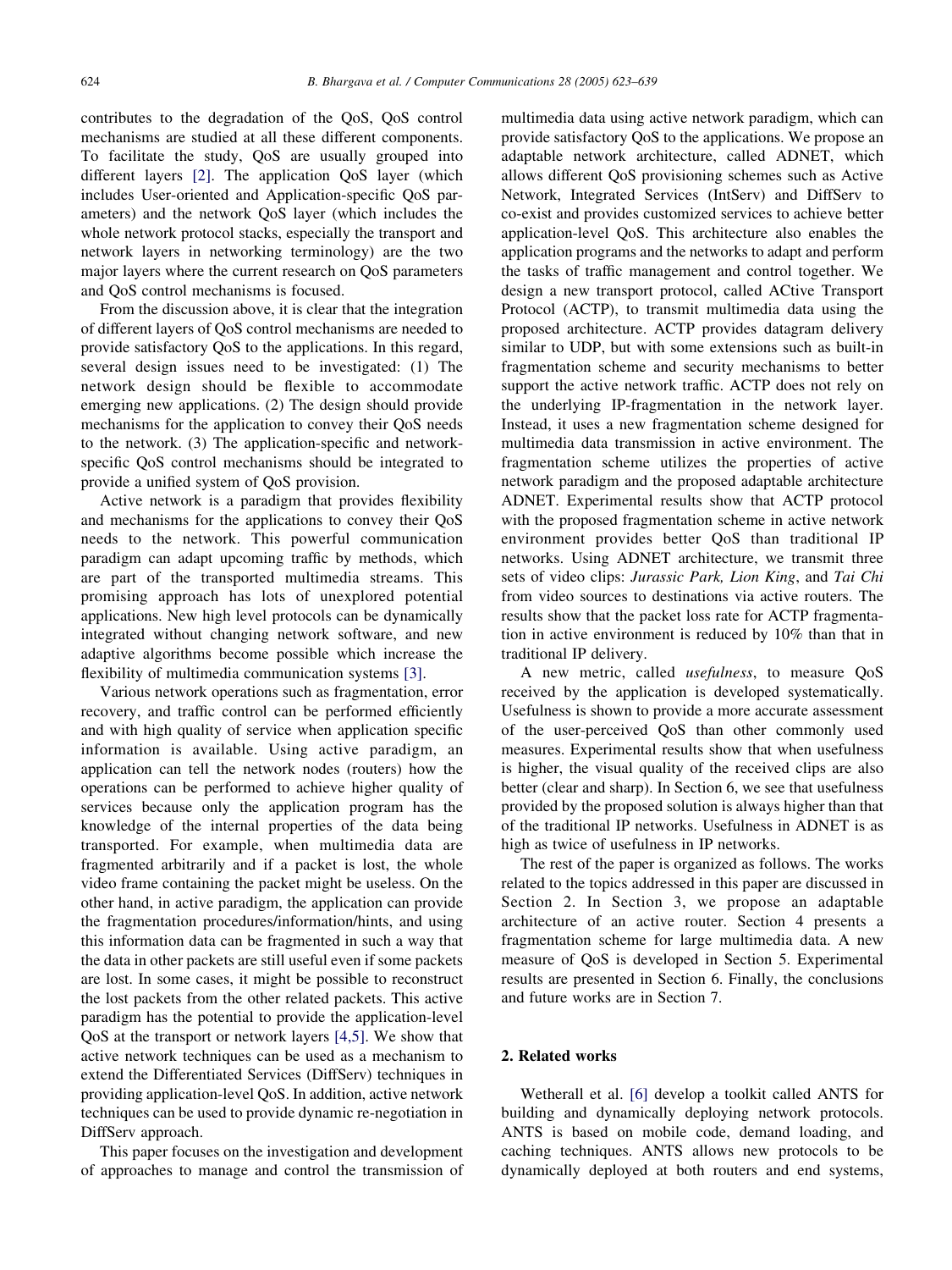without the need for coordination and without unwanted interaction between co-existing protocols. A group at University of Pennsylvania developed a programming language for active networks called PLAN [\[7\],](#page-15-0) a selflearning network device called Active Bridge, an active network encapsulation protocol called ANEP, and a security infrastructure based on the idea of Query Certificate Managers. Hicks et al. [\[8\]](#page-15-0) reported the experience on capsule-based active networking for ANTS and PLAN systems. The authors reported that both systems can achieve useful levels of flexibility, performance, and usability. In our approach, we put the responsibilities of managing code movements to the capsules. In contrast, the demand loading and caching scheme in ANTS rely on the active routers to make decisions.

Tennenhouse and Wetherall [\[9\]](#page-15-0) describe their vision of an active network architecture, outline the design, and survey the technologies that can be brought to bear on its implementation. They propose that the research community mount a joint effort to develop and deploy a wide area ActiveNet. Our research can contribute to this vision to design a unified framework of integrated services, differentiated services, and active networks. Our proposed fragmentation scheme will be an excellent choice to transfer a large volume of multimedia traffic and fulfill the user perceived quality of service.

Wolf and Turner [\[10\]](#page-15-0) discuss the design issues of high speed active routers. Custom processing of packets at the link speeds requires immense computational power. To overcome the limitation, the authors propose to use multiple network processors with cache and memory on a single application specific integrated circuit. The design is used as a vehicle for studying the key issues that need to be resolved to allow active networking [\[6\]](#page-15-0) to become a mainstream technology. AMnet [\[11\]](#page-15-0) is an architecture for programmable networks that mostly runs in the user-space of an unmodified Linux installation. The idea is to use the existing operating systems functionalities and give a general specification of an interface between the generic operating system and the particular active node functionalities. On the other hand, VERA [\[12\]](#page-15-0) defines an interface between router hardware and software. An example of flexible router hardware is the Dynamically Extensible Router (DER) [\[13\]](#page-15-0), which inserts processing elements between the line cards and the switching fabric.

An active network architecture based on the discrete active network approach is proposed and analyzed in [\[14\]](#page-15-0). The proposed architecture is applied to the congestion control problem on multimedia data [\[15\]](#page-15-0). Several data reduction techniques such as lossless compression, selective discard, and transcoding are built into the active routers. Prabhavalkar et al. [\[16\]](#page-15-0) provide an active mechanism for controlling unresponsive connections and minimizing the degradation in network performance caused by bandwidthgreedy applications. This menu-based approach gives strict administrative control over the services that the network can offer in transmitting data in an active environment.

In the Raid laboratory at Purdue University, active network technologies have been applied to multimedia applications such as video conferencing [\[17\]](#page-15-0). An architecture, called *active gateway*, is proposed for video conferencing traffic and QoS control. It is shown through experiments that this facility enables more control functions than are seen in conventional video conferencing tools. Uruena et al. [\[4\]](#page-15-0) provide a pragmatic technical approach to active networks that supports prototyping of multimedia transport protocols. The authors propose an a Simple Active Router Assistant Architecture (SARA) that allows upgrading legacy high-speed routers to work as active nodes by delegating active processing to an external entity called assistant. A transport protocol sub-layer, called Fully Programmable Transport Protocol (FPTP), is located between the application and the traditional transport protocols so that multimedia applications are able to specify the QoS transport required in terms of order, reliability, bandwidth, time and synchronization constraints. In our work, we focus on designing architecture and protocols to achieve high application-level QoS for multimedia data transmission.

Receiver-driven Layered Multicast (RLM) [\[18\]](#page-15-0) combines a layered source coding algorithm with a layered transmission system. The video sender utilizes a layered source coding algorithm to divide the video data into several layers. Each layer of video data is then sent to a different multicast group. The traffic control mechanism for layered multicast is discussed in [\[19\]](#page-15-0). Our goal is to use active networking in efficient transmitting of large volume multimedia data.

SwitchWare [\[20\]](#page-15-0) project provides higher level of abstraction on network services which are selectable on a per user or even per packet basis. A special feature of SwitchWare approach is that the security mechanism in SwitchWare is provided by using formal methods at the programming language level. Therefore, various safety and security properties of a SwitchWare program can be tested before execution. Security is an important issue in deploying active networks. However, the objective of this paper is to provide a framework to provide application level QoS. Any security prototype such as [\[21\]](#page-15-0) that provides authorization control with strong end-to-end authentication can be integrated with our design.

#### 3. ADNET: an adaptable network architecture

# 3.1. Preliminaries

QoS can be provided at different layers of the network stack. The application layer and the network layer are the two major layers where QoS parameters and QoS control mechanisms are studied. For network layer QoS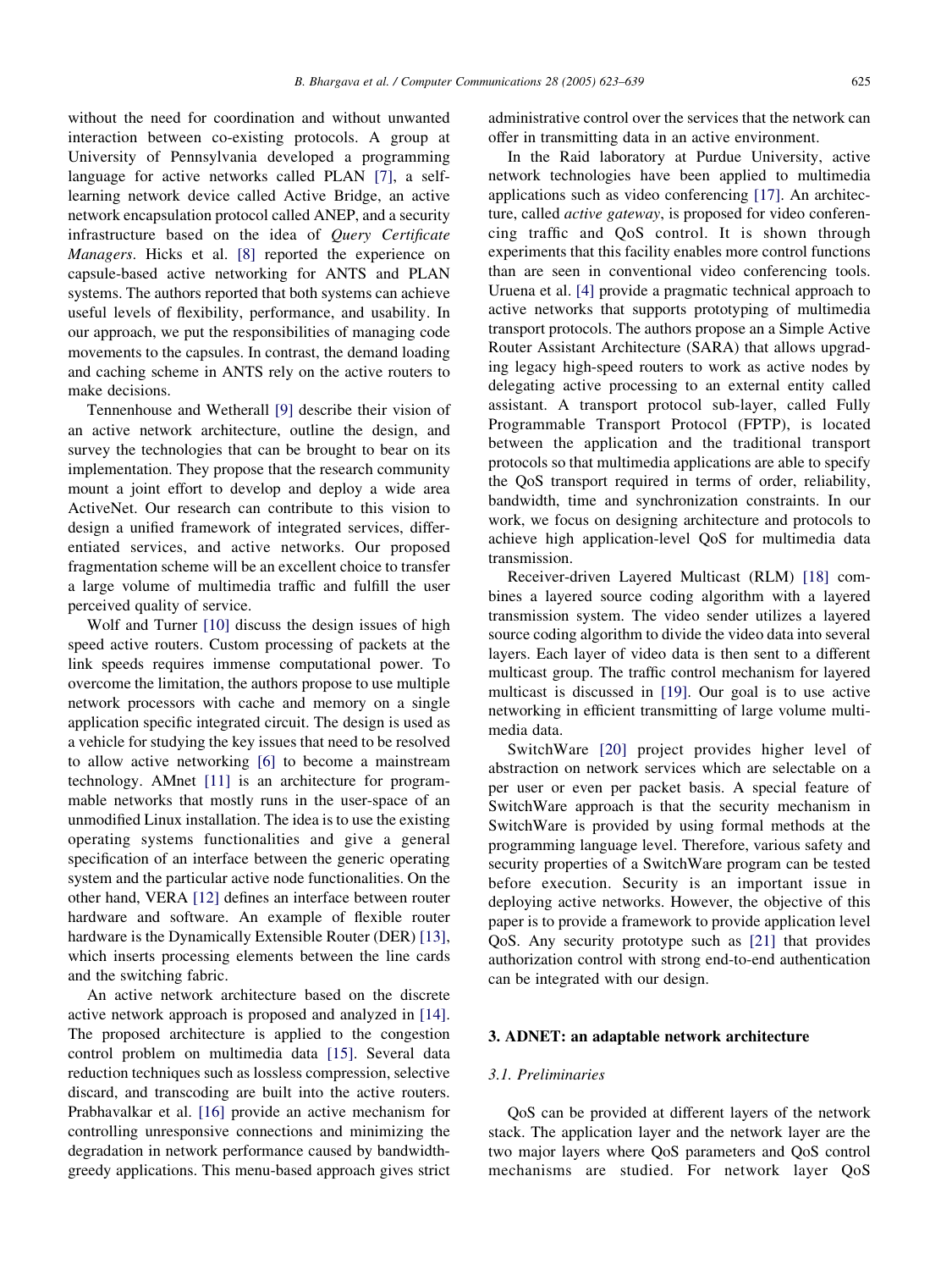provisioning, Integrated Services (IntServ) [\[22\]](#page-15-0) and Differentiated Services (DiffServ) [\[23\]](#page-15-0) are proposed by Internet Engineering Task Force for IP-based networks such as the current Internet.

The IntServ is a reservation-based QoS control mechanism. The objective of IntServ is to provide customized QoS to each individual traffic flow. In contrast, the existing IP networks do not provide any mechanism to support customized QoS for traffic flows. Scalability to a large number of flows and complexity in implementations are the two most serious drawbacks of IntServ approach. The DiffServ is a new effort to provide QoS support in IP networks. DiffServ tries to eliminate the need of RSVP-style resource reservation by aggregating traffic flows with similar QoS requirements into one single traffic class. The packets belonging to the same aggregated traffic class are marked using the same Differentiated Services Code Point (DSCP), contained in the IP header DSFIELD/ToS. The packets are forwarded according to the per-hop behaviors (PHB) defined for this particular traffic class.

One drawback of the DiffServ approaches is that the QoS parameters cannot be dynamically changed. The QoS in DiffServ is specified by Service Level Agreement (SLA). It is not easy to re-negotiate and adapt when communication requirements change dynamically. Another drawback of IntServ (and DiffServ) is that they provide only networklevel QoS. They cannot provide application-level QoS. The QoS parameters in both approaches are specified by network performance parameters such as bandwidth and delay. However, sometimes the application QoS parameters are different from the network QoS parameters. For example, a video application may want to have a smooth playback (constant frame rates) no matter what the conditions of the network are.

Active networks [\[24\]](#page-15-0) allow application programs to execute specific programs in the routers and provide the flexibility to modify the default services that a router can provide to suit its specific needs. Therefore it has the potential to provide the application-level QoS at the transport or network layers. We show that active network techniques can be used as a mechanism to extend the DiffServ techniques in providing application-level QoS. In addition, active network techniques can be used to provide dynamic re-negotiation in DiffServ approach.

We design an adaptable network architecture, called ADNET, which allows all of the active traffic, IntServ traffic, and DiffServ traffic to co-exist. Our long-term goal is to unify all three paradigms together to provide a wide range of network services to all the users and meet their specific needs.

#### 3.2. Design goals and requirements

Adaptable. The adaptability features in ADNET include: adaptable network services and adaptable applications. ADNET allows the application to adapt to the resource constraints. For applications that do not make reservation in advance, the traffic is aggregated into a specific class based on its attributes such as its DSCP label. The aggregated traffic classes are subject to traffic management similar to DiffServ.

Safe. ADNET explicitly includes the resource management module. In contrast, SANE [\[25\]](#page-15-0) left the resource management problem untouched, and therefore can not provide true safe execution.

Secure. ADNET employs the standardized Secure IP Protocol (IPSEC) [\[26\]](#page-15-0) to ensure secure communications. Security requirement is an adaptable feature in our design. It can be specified as a QoS parameter when setting up reservations.

Efficient. The efficiency of ADNET comes in two flavors: short-cut path for non-active traffic and primitive operations for multimedia payloads.

Scalable. Because our design address both the customized aspect and the aggregated aspect of network services, it is scalable to very large networks.

Interoperable. For applications which are based on the current best-effort paradigm, our design provides seamless interoperability so that they can run without any modification. Similarly, in absence of active routers on the path of a multimedia session, the packets of the session will be forwarded without any special treatment by the router.

#### 3.3. Architecture design

ADNET is inspired and partially derived from the work in Integrated Services [\[22\],](#page-15-0) Differentiated Services [\[23\],](#page-15-0) and Active Networks [\[24\].](#page-15-0) [Fig. 1](#page-4-0) shows the architecture of ADNET. The design focuses on the explicit management of resources for classified traffic flows. The notion of classified traffic flow is a generalization of the usual sense of the traffic flow which encompasses a variety of aggregated flows. ADNET is comprised of four major modules: Input Interface, Active Execution Environment (AEE), Output Scheduler, and Policy Database. The Input Interface receives packets from the network and performs classification and shaping of the traffic. The AEE is composed of a virtual machine and a CPU scheduler which provides an execution environment for active network traffic. The output scheduler performs output bandwidth allocation to share fairly the output bandwidth among different types of classified traffic flows. The policy database provides policy information to other major components and interacts with AEE to update the policies.

We keep a per-classified-flow state to enforce various policies on the traffic. We argue that per-classified-flow state is a necessity for future networks because it will enhance the security and accountability of future networks. For each classified traffic flow, a resource limitation tuple is set up to limit the usage of various resources in the router. In the current design, a resource limitation tuple consists of maximum input bandwidth, maximum output bandwidth,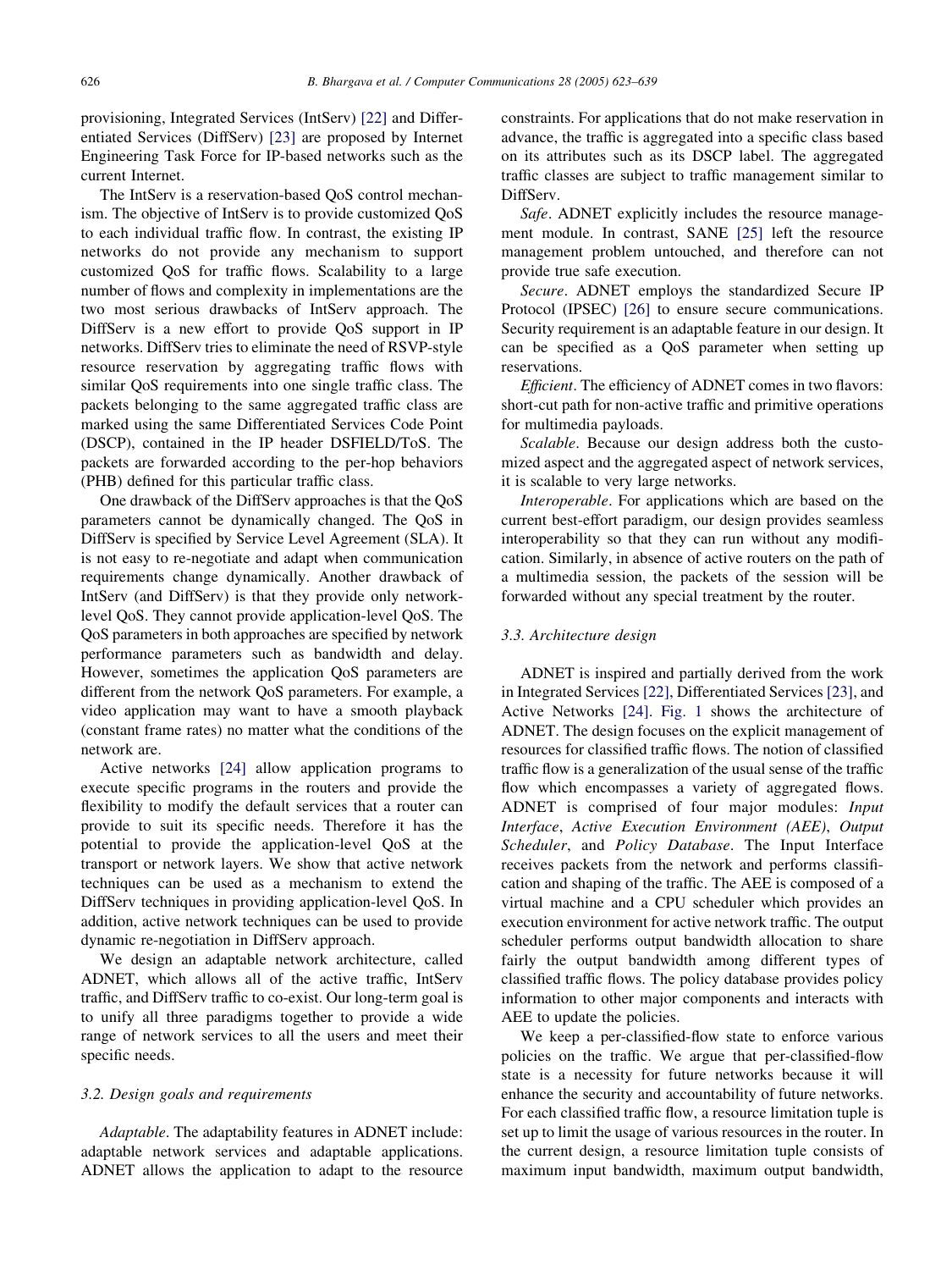<span id="page-4-0"></span>

Fig. 1. Architecture of an active router. It shows the components in the input interface, active execution engine, and output scheduler.

and maximum CPU time allowed. Our design is IP-based. On the top of IP, we introduce a transport layer protocol called ACTP for active traffic.

#### 3.3.1. Input interface

The input interface consists of two types of submodules: traffic classifiers and traffic shapers.

Traffic classifier. We classify the network traffics into four categories: active traffic with explicit reservations, active traffic without explicit reservation, non-active traffic with explicit reservations, and non-active traffic without explicit reservation. The router provides a default resource limitation tuple for every active traffic flow. For active traffic with explicit reservations (which include a set-up phase before the actual data are sent), the value of the resource limitation tuple is negotiated using primitives provided by the active router. The resource request is made at the set-up phase, or on-the-fly when necessary. This is how an active traffic which needs guaranteed service can reserve the required resources and become an active (or non-active) traffic with explicit reservations, while adaptable active traffic can simply request additional resource when needed. Once the resource requests are granted, usage of the resources is up to the application. If the system is out of resources, we have two different options. One is to drop the packet, and other is to forward the packet without any special service. Both are easy to deploy. However, a hybrid version can be implemented where the application specifies in the packet what to do in this situation.

The DiffServ traffic flows are aggregated into different super-flows based on the DSCP values in their packets. These super-flows correspond to the category of the non-active

traffic with explicit reservations. The router keeps a flow state for each aggregated flow for the purpose of management (policing, billing, shaping, and dropping). We aggregate all the best-effort traffic (traditional network traffic) into a single flow under the category 'non-active traffic without explicit reservations'. The non-active guaranteed service traffic flows correspond to the notion of non-active traffic with explicit reservations.

Traffic shapers. Shaping reduces the traffic variation, makes it smooth, and provides an upper bound for the rate at which the traffic is admitted into the network. A shaper has a finite-size buffer. Packets are discarded if there is not sufficient space to hold the delayed packets. There are three traffic shapers in our design: one for the active traffic flows, one for the non-active flows with explicit reservations, and one for non-active best-effort flows. The logical separation of the traffic shapers into three categories is for functional description only. In practice all the three traffic shapers may be implemented as one module. More details on traffic shaping can be found in [\[27,28\]](#page-15-0).

## 3.3.2. Execution environment for active flows

Virtual Machine. Active nodes run a Node Operating System (NodeOS) and one or more Execution Environments (EEs) on top of NodeOS [\[29,30\].](#page-16-0) Each EE implements a virtual machine (VM) which runs the active programs coming with the data packets. The VM can be very general (such as Java Virtual Machine, which is the most popular one) or very specific (such as Spanner [\[31\],](#page-16-0) which provide specialized functions for network management tasks). Since emerging applications will contain a lot of multimedia data such as compressed video and audio, some specialized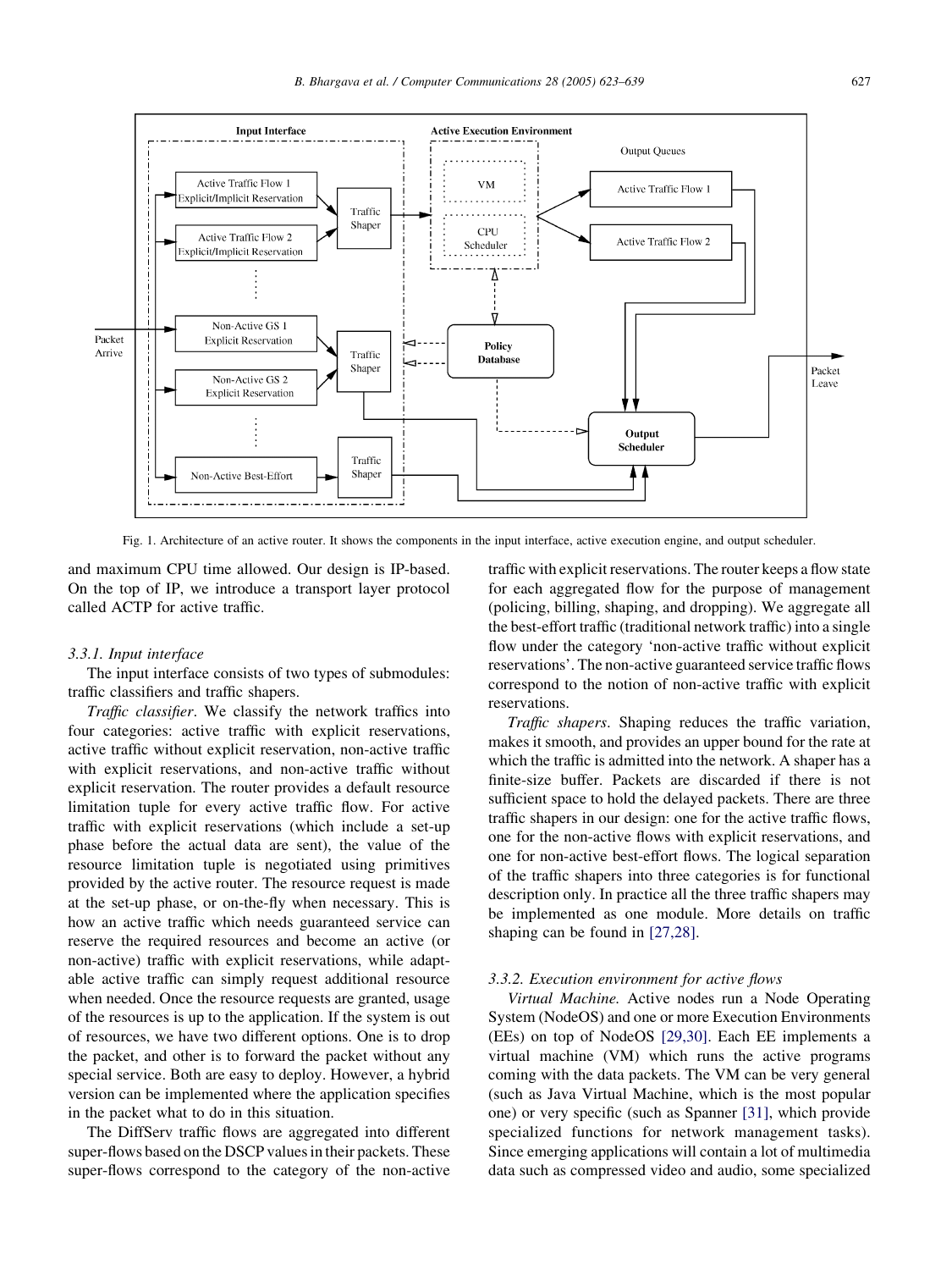processing functions are necessary in order to provide better services to these data.

We propose a new VM for our design. Although Java Virtual Machine (JVM) is popular, we argue that a new customized VM for running programs inside the router is necessary because of the following reasons: (1) Compactness. The object code (or bytecode) format for currently available general-purpose VMs such as JVM is not very compact. The original design of these VMs is for execution in the end system or device, which usually do not need to handle programs of huge size. The router may need to process thousands or even millions of active programs in a very short period of time. Even the existing VM specifically designed for active networks such as Spanner [\[31\]](#page-16-0) is not able to encode any interesting algorithms in few bytes. (2) Resource management. Currently available general-purpose virtual machines such as JVM do not include fine-grain resource management mechanisms. In particular, the VM is not tightly coupled with the OS, therefore resource management cannot be done effectively. In our design, the VM includes operations dedicated to resource management tasks.

VM plays several roles in the overall architecture. Specifically, VM can (1) work as a Bandwidth Broker (BB), (2) work as a signaling mechanism, (3) change DSCP definitions and update policy database, (4) constrain resource consumptions of active flows. VM includes some instructions that are unique: (1) Resource management (Request and Setup). (2) Specialized multimedia data processing (MPEG and H261 encoding/decoding). (3) User installable operation codes. The program can ask the virtual machine to install some particular part of the code into a single opcode. There are two modes of installable opcodes: the secure mode and the light-weight mode. In secure mode, the security hash algorithm MD5 is used to generate the footprint of the user code. In light-weight mode, the opcode is determined by the user as a 16-bit number.

We conduct experiments to compare VMs implemented with Java and C. In our experiments, the Java decoder is 6–10 times slower than the C decoder under Linux and Solaris environment. Although these results are not a surprise to us, it does provide an idea of the magnitude of slowdown when using Java in real-world. We also found that the JIT compiler does provide substantial improvement in execution time over the bytecode interpreter (over four times of speed up). However, there is a room for significant improvement for the performance of Java bytecodes to be close to native object codes. The results suggest that although there are potentials in the mobile code technologies in the future, a native  $(C/C + 1)$  implementation is favored under current technologies if multimedia data processing capabilities are needed in the VM.

CPU scheduler. For each active traffic flow, a thread (light-weight process) of the designated execution environment (virtual machine) is created to handle the flow. The execution of the thread is under the control of the CPU scheduler to compete for CPU time with other active traffic flows. Since all threads are scheduled together, the CPU scheduler ensures that each flow receives a fair share of CPU time. After processing, the generated active capsules is put in an output queue. For each active traffic flow, there is a corresponding output queue. These output queues, together with all the output queues of the traffic shapers for non-active guaranteed-service traffic and best-effort traffic flows, are linked to the output scheduler. For more details on scheduling processing resources, readers are referred to [\[32\].](#page-16-0)

#### 3.3.3. Output scheduler

The output scheduler is responsible for fairly allocating the output bandwidth among different classified traffic flows. The output scheduler schedules the packet delivery using fair queuing scheduling disciplines. Note that since every active traffic flow has its own output bandwidth limitation enforced, it is not possible for a misbehaving active traffic to shut down the output link.

#### 3.3.4. Active transport protocols (ACTP)

Our design introduces a new transport protocol called Active Transport Protocol (ACTP) to isolate the interactions (possibly very complex) among active traffic flows and other traffic flows based on other transport protocols such as TCP or UDP ACTP reduces the complexity of the traffic and resource management tasks. It also simplifies the programming interface for active network programming by providing APIs similar to BSD-sockets.

ACTP is a transport protocol on top of the IP protocol. The ACTP provides datagram delivery similar to UDP, but with some extensions such as built-in fragmentation scheme and security mechanisms to better support the active network traffic. The ACTP supports the concept of source/destination port similar to those in TCP or UDP to differentiate different sessions. Since the behavior of a transport protocol can greatly influence the network performance, care must be taken when new functionality are added. We have developed a fragmentation scheme on ACTP for multimedia traffic (Section 4) and performed a series of experiments (Section 6).

ACTP supports built-in security mechanisms. For a secure ACTP session, the key management protocol that is used with IP layer security is performed at the ACTP layer. The authentication, encryption, and other security functions are performed at the IP layer using IPSEC [\[26\]](#page-15-0) ('IP Authentication Header' [\[33\]](#page-16-0) and the 'IP Encapsulating Security Payload' [\[34\]](#page-16-0)). The format of the ACTP packet is shown in [Fig. 2](#page-6-0).

Each packet consists of an ACTP header and a body. An ACTP header consists of the following fields: source port number, destination port number, total packet length, checksum, active program length, and fragment offset. The body consists of two parts: the active program and additional data. The active protocol implemented in our tool provides an easier way to construct large active programs when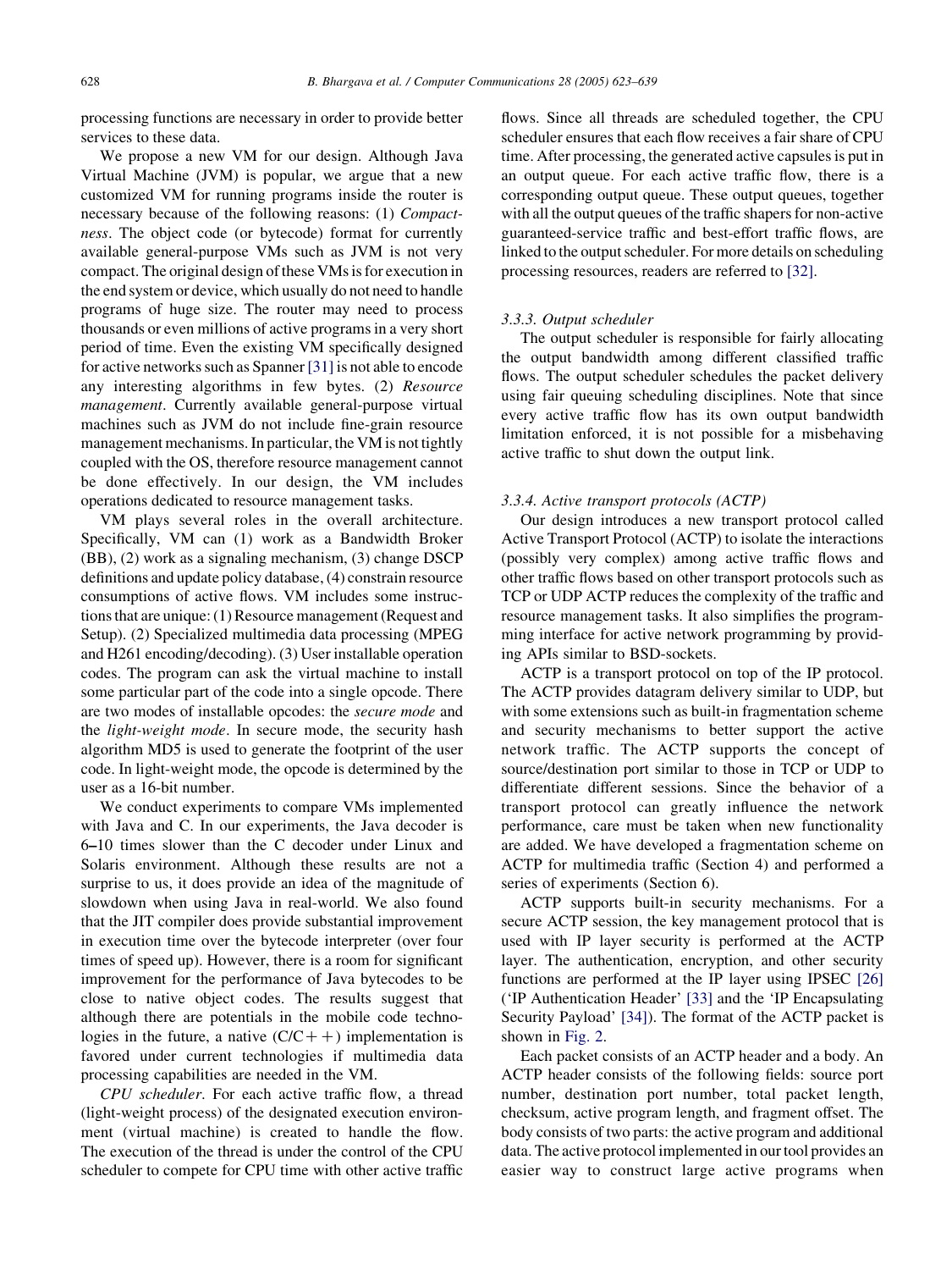<span id="page-6-0"></span>

Fig. 2. Data format of active packets.

compared to using IP options. In order to provide interoperability, we wrap our ACTP packet with an ANEP header[\[35\]](#page-16-0).

## 3.4. Features of ADNET

A unique feature of our design is the explicit consideration of resource management. We introduce the concept of default resource reservation to provide better services to the active traffic.

ADNET explicitly includes the CPU scheduler as one of the resource management component. It addresses simultaneously the issues of the overheads associated with perflow accounting and customized services for individual traffic flow. ADNET seeks to provide a broad spectrum of services ranging from traditional stateless best-effort to IntServ-style per-flow accounting. In one extreme, per-flow customized service such as IntServ or active traffic can be provided. On the other extreme, traditional best-effort service can be provided. In the middle, aggregated QoS schemes such as DiffServ can be provided.

ADNET routers play different roles, depending on where they are located: (1) As leaf (first hop) routers: The sender simply sends any traditional traffic as usual and active traffic with or without reservation. If a premium service (as in DiffServ) is required, the sender sends an active program to the router to request resources. After validation, the request is granted by the router and the traffic from the sender is tagged as DiffServ traffic with specific DiffServ class (Fig. 3). (2) As boundary (border) routers: The egress router issues a setup request to the ingress router of ISP. (3) As core routers: The AEE only processes the active flows that are authorized to go across the domain and enter the current domain. The router does not accept Non-Active Explicit Reservation to ensure safety.

In Section 4, we describe a fragmentation scheme which is designed to support ACTP protocol to transfer a large volume of multimedia data using the architecture.

#### 4. Fragmentation scheme for ACTP

ACTP does not rely on the underlying IP-fragmentation in network layer. Instead, it uses a new fragmentation scheme designed for multimedia data transmission in active environment, which addresses the unique need of active



Fig. 3. Active execution environment as a bandwidth broker.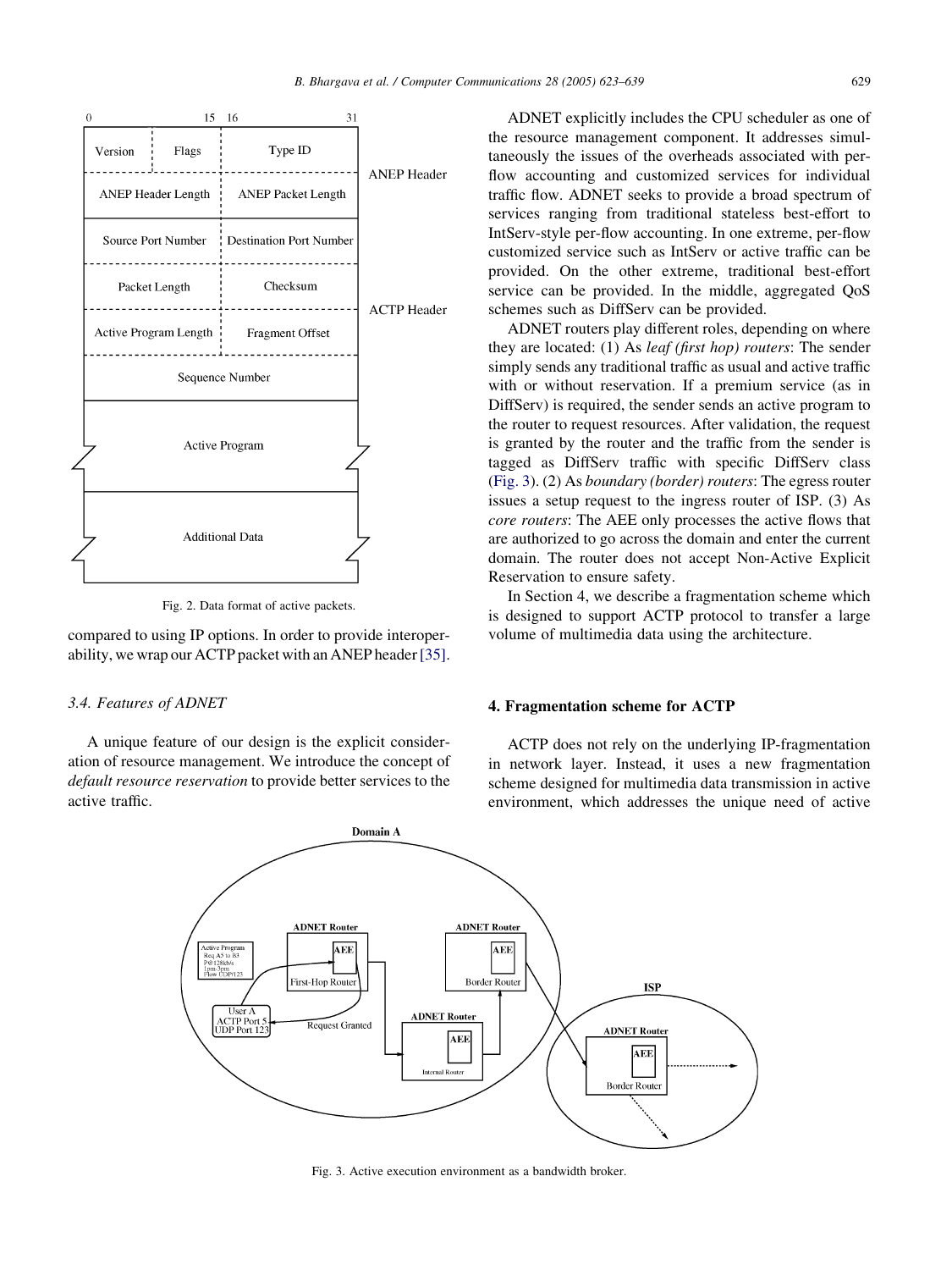networks and utilizes the special properties of active networks to achieve the goals.

#### 4.1. The need for fragmentation

Multimedia objects such as audio, video and image are usually very large in size. For example, one MPEG-1 movie in NTSC video quality (which we digitized from a VHS video tape) has an average size of 8617 bytes/frame. The average I-frame size is even larger (17,997 bytes/frame). When transporting multimedia data in the networks, the sizes of the payload are usually larger than the Maximum Transmission Unit (MTU) of the underling physical networks. For example, the MTU of Ethernet is 1500 bytes. It is inevitable that the multimedia data have to be fragmented into smaller-size units when transmitting through the networks. In the past, this issue was not particularly significant because the application programs can simply assume that the lower level protocols (such as IP and ATM) can reliably deliver reasonably large packet (64 KB in IP and unlimited size in ATM AAL5) and let the lower level protocols handle the fragmentation process.

In the recent years, the researches on active networks [\[36\]](#page-16-0) show some potentials in providing better network services to the emerging applications which are rich in content and require large bandwidth. For example, video gateways, which used to be implemented in applicationlevel, may be possible to be implemented using active networks [\[17\].](#page-15-0) However, since any network traffic, no matter it is from active network or not, has to be transported using conventional link-layer technologies such as Ethernet or ATM, the problem of fragmenting large packets still exists in active networks. Furthermore, some new issues emerge when active capsules are fragmented into smaller units. Therefore new fragmentation schemes are needed for the active communication environment.

# 4.2. Alternatives to the fragmentation of large data units

There are several alternatives to handle the fragmentation problem. They are:

- Fragment at network layer. This is the current practice when passive protocols such as TCP and UDP send large packets. The internals of the payload are not revealed to the network and the fragmentation points are decided arbitrarily and this task is up to the network layer protocol. IP fragmentation and ATM Adaptation Layer (AAL) are examples of this approach. A performance analysis of IPv6 fragmentation for multimedia traffic is discussed in [\[37\].](#page-16-0) The advantage of this approach is that the fragmentation process is transparent to the higher layer protocols (both transport and application layers).
- Fragment at transport layer. Transport layer can also fragment data into units of appropriate sizes. However, current practice of IP networks allow very large packet

(64 KB) to be sent and let the IP layer handle the fragmentation.

† Fragment at application layer. The application layer is the best place to decide how to fragment the data because it has complete information about the data to be sent. The idea of application-level framing [\[38\]](#page-16-0), integrated layer processing [\[39\]](#page-16-0), and trace-adaptive fragmentation [\[40\]](#page-16-0) explore some aspects of this alternative. However, applications may not be able to know the limitation of the underlining networks. Therefore it may not be able to make the best decision in case there are several alternatives available. Practically speaking, there is no mechanism in current network architectures to support the cooperation between the application programs and network protocol in dealing with data fragmentation.

Although active networks are promising network architectures for the next-generation networks, some issues specific to the active networks exist regarding to the fragmentation of data. They are:

- † Fragments of the same capsule may travel different routes. The intermediate active routers may never have the chance to execute the active programs inside a capsule simply because the successful execution of the active programs needs all the fragments of the same capsule. This is not a problem in conventional IP networks because the reassembly only occurs at the receiver, not at the routers.
- † Reassembly cost of active capsules in the intermediate routers may be high. If an active capsule can be processed only after all fragments are received by the active router and the active capsule is very large (which results in a lot of fragments), the time of waiting for the fragments may be very long for time-sensitive data and the overhead to reassembly the fragments and refragment them after processing can be high.
- If the active capsules are fragmented arbitrarily, the fragments may contain partial logical data units which increases the complexity of the active programs inside the capsules because the active programs have to be aware of the possibility of partial data due to fragmentation and have to handle the problem by themselves.

Although researchers of active networks recognize the importance of the fragmentation problem [\[41\]](#page-16-0), the issues of fragmentation mechanisms in active networks have not been addressed in current research yet. The fragmentation scheme described in this paper represent our first attempt to address this important problem.

#### 4.3. The proposed scheme

Our design goals of a fragmentation scheme for active networks are: (1) Fragmentation points should correspond to the natural boundaries inside the data which can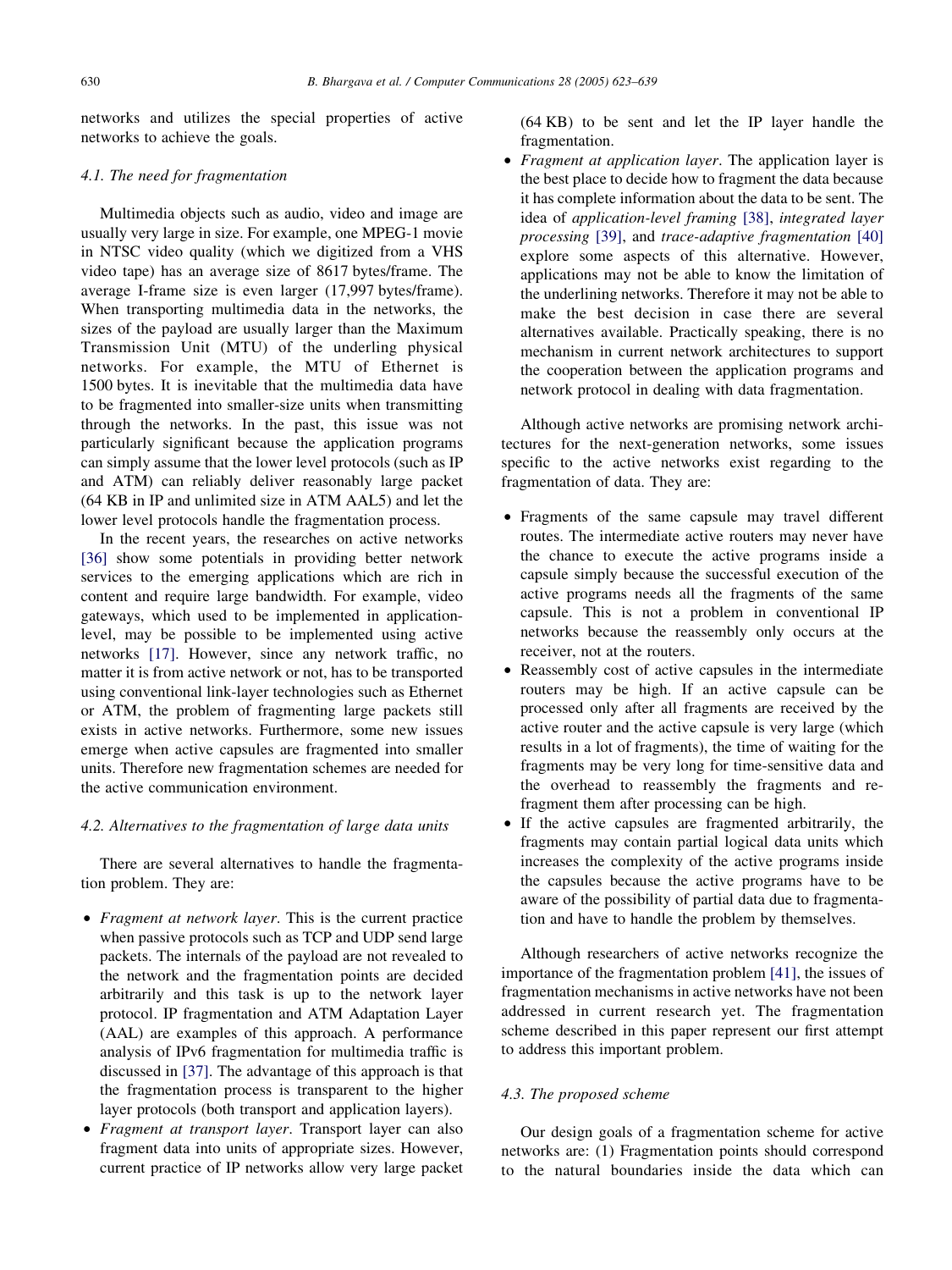<span id="page-8-0"></span>be meaningfully managed, if it is possible to do so. (2) Fragmentation policy should not divide a data into fragments unless it is necessary. (3) For the data that cannot be fragmented at the natural boundaries, the fragmentation/reassembly costs should be minimized.

The basic ideas of the proposed scheme are: (1) Instead of letting the network layer blindly fragment the application data, the application gives hints to the lower layer protocols on how the data can be fragmented. The application also tells the lower layer protocols how it handles the data in both fragmented and un-fragmented cases. (2) The network layer passes MTU size to the application and the application adjust its behavior to fit the network constraints whenever possible.

The ACTP Protocol (Section 3.3.4) at transport layer is a logical choice to combine and process both information from application layer and network layer. The advantages of handling the fragmentation process inside the active protocol are: (1) The fragmentation process can be done in an uniform, application-independent way. (2) By giving out hints only, the applications do not need to handle the complexity of actually fragmenting the data. (3) The active programs do not need to handle the complexity of dealing with partial data.

There are two types of hints that can be passed to the active protocol: fixed-size hint and variable-size hint. Fixed-size hint contains a single value which represents

the required fragment size for the data. It is useful when the nature of the data requires that it can be divided into fixed-size fragments. For example, sound samples in an audio-conference are usually fixed-size data. Variable-size hint contains an array of breakpoints that can be applied to the data. Note that fixed-size hint is actually a special case of variable-size hint. Since we envision that there are many cases where fixed-size hint will be useful and the programming interface of fixed-size hint can be greatly simplified, we separate it out as another type of hint.

The actual fragmentation process occurs inside the active transport protocol ACTP. The fragmentation process utilizes the information from both the applications (hints) and network infrastructure (MTU). There are many possible ways to fragment the application data using the provided information. We provide an algorithm which minimizes the number of fragments generated based on the provided information. Fig. 4 present the algorithm in C-style pseudocodes. The algorithm is optimal in terms of number of fragments (Theorem 1). The algorithm is designed based on the following constraints: (1) The algorithm tries to fill as many data sub-units (determined by the breakpoints inside the data unit) as possible into a fragment whose size is upper bounded by the maximum fragment size. (2) Partial data sub-units are not placed in the same fragment as whole data sub-units. (3) The data are fragmented at non-breakpoints only when it is impossible to fit the data into the maximum

```
//Input parameters:
// breakpoints[] -- array of breakpoints in ascending order
\frac{1}{2}data_size
                     -- data unit size
\frac{1}{\sqrt{2}} bc
                     -- number of breakpoints
\frac{1}{\sqrt{2}} mss
                     -- maximum fragment size
base = 0;
for (j = 0; j < bc; j++) {
  if ((breakpoints[j] - base) == ms) {
    Fragment(breakpoints[j], breakpoints[j]-base);base = breakpoints[i];
  \mathcal{F}else if ((breakpoints[j] - base) > ms) {
    if ((j > 0) && (base != breakpoints[j-1])) {
       Fragment (breakpoints [j-1], breakpoints [j-1]-base);
       base = breakpoints[j-1];
       P
       if ((breakpoints[j] - base) > mss) {
         while ((breakpoints[j] - base) > mss) {
            base += mss;
            Fragment(base, mss);
         P,
         if (breakpoints[j] != base) { /* still something left */
            \small \texttt{Fragment}(breakpoints[j] \text{, }breakpoints[j]\text{ -base}) \text{; } \normalsizebase = breakpoints [i];
         }
      \}\mathcal{E}\mathcal{E}(base != data_size) { /* some more leftovers */
ifFragment (data_size, data_size-base);
\mathcal{E}
```
Fig. 4. Algorithm for active fragmentation.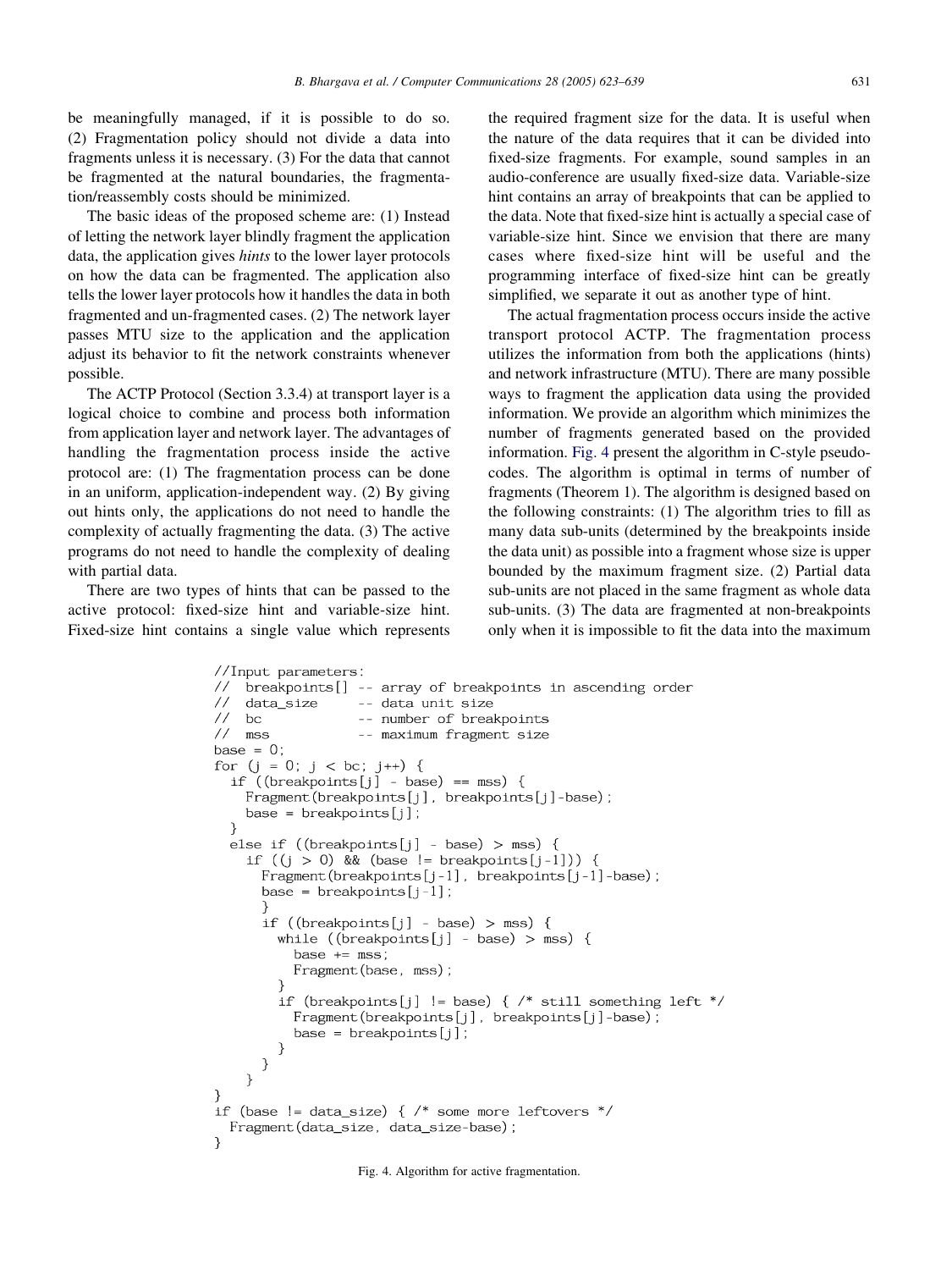fragment size by using breakpoints only. (4) The data are not re-ordered within a data unit.

Theorem 1. Algorithm given in [Fig. 4](#page-8-0) generates minimum number of fragments satisfying the given constraint and requirements.

The proof is given in Appendix.

Programming interfaces. We propose the following new system calls to the socket API to provide the services described above.

- int send\_actp(int s, void \*msg, int len, int hints[], void \*seg\_prog, VOID \*UNSEG\_MSG, UNSIGNED INT FLAGS)—send\_actp() is similar to the send( ) system call in usual socket library. It is augmented with three more arguments, which pass the hints to the active protocol. The argument hints is an array of breakpoints. If hints is for fixed-size hint, a single negative integer value will be provided whose absolute value is then used by the active protocol as the proposed fragmentation size. The argument seg\_ prog and unseg\_msg correspond to the active programs which handle the fragmented and un-fragmented data.
- † int getsockopt(int s, IPPROTO\_ACTP, ACTP\_MTU, void \*optval, int \*optlen)—A new socket option at the active protocol layer (or level in terms of socket library convention) called ACTP\_MTU is introduced. When the application calls getsockopt( ) to retrieve MTU information, active protocol can perform a path-MTU discovery to retrieve this information and cache it for future use.

An example. To illustrate the fragmentation scheme, consider the case when one frame of a MPEG video is to be sent via an ACTP/IP/Ethernet network. The size of the packet is 5300 bytes, which is larger than the maximum fragment size of 1286 bytes (1286 bytes is the MTU of Ethernet minus necessary spaces for IPv6 header, ANEP header [\[35\]](#page-16-0) and active programs). The application pass the list of hints {8, 1251, 2433, 4096, 5300} to ACTP and ACTP obtains the constraint of maximum fragment size (1286 bytes) from the network layer. The list of hints corresponds to the offsets from the beginning of the frame where a new slice of macro-blocks starts. The first fragmentation point is 1251 because the maximum possible sub-units from the beginning of the data that can fit into an 1286 bytes fragment is at 1251 bytes. The next fragmentation point is 2433 because the fragment will be too large if ACTP fragments at the next breakpoint. The next fragmentation point is 3719, which dose not correspond to any breakpoints in the hint list since data sub-unit between offset 2433 and 4096 is too large for a 1286 bytes fragment; ACTP has no choice but to fragment at the middle of the data sub-unit. Finally, 4096 and 5300 are the last two fragmentation points.

#### 5. Usefulness: a QoS metric

Packet loss rate, link utilization, goodput, transmission latency, jitter, signal-to-noise ratio, queue length, and subjective perpetual quality are some commonly used QoS metrics for assessing the effectiveness of multimedia data transmission protocols. However, research results have shown that these parameters cannot reflect true QoS perceived by the end-user [\[42,43\].](#page-16-0) The problem is that currently there are two important issues for multimedia data transmission which have not been resolved satisfactorily. They are:

- † System-level integration of error control and concealment techniques. The source coding, transport protocol and post-processing techniques should be designed together to achieve the optimal performance.
- † Adaptable source-coding and transport-control mechanisms. In current error concealment approaches, there is a very little interaction between the source coder and the transport layer. An optimal system should be adaptable to the error characteristics of the networks and dynamically shift the burden of error concealment between the source coder and the transport layer.

In this section, a general model is developed for evaluating the application of active techniques such as transcoding [\[44\]](#page-16-0) and active fragmentation (Section 4) to the compressed video transmission problem. Systematically, a metric called usefulness is developed which measures the portion of data received by the receiver that are usable. A fragmentation scheme is necessary for this framework. Considering active networks, packetized video data may go through a series of transformations before it reaches the destination. The objective of these transformations is to reduce the data size when congestion occurs to adapt to the network status. However, since each packet acts independently when travelling through the network, the decoder must be able to deal with packets from the same frame which are transformed differently when decoding the video frame. The active fragmentation scheme is very useful in this case.

Assume a data stream consists of  $n$  frames. The term 'frame' is used to refer to a complete data unit which can possibly be divided into smaller units. For example, an MPEG video frame can be divided into slices. The size of frame *i* is denoted by  $f_i$ , and the number of fragments generated from this frame is  $m_i$ . For IP fragmentation,  $m_i$ can be expressed as  $[f_i/M]$  where M denotes the maximum fragment size (or maximum transport unit, MTU) of the underlying transport network. For ACTP fragmentation,  $m_i$ depends on both MTU and the hints provided by the application.

Each frame is assumed to be sent at time  $t_{i,j}$  where i is the frame number and  $j$  is the fragment number of the frame  $i$ (*i* ranges from 1 to *n* and *j* ranges from 1 to  $m_i$ ). If no packet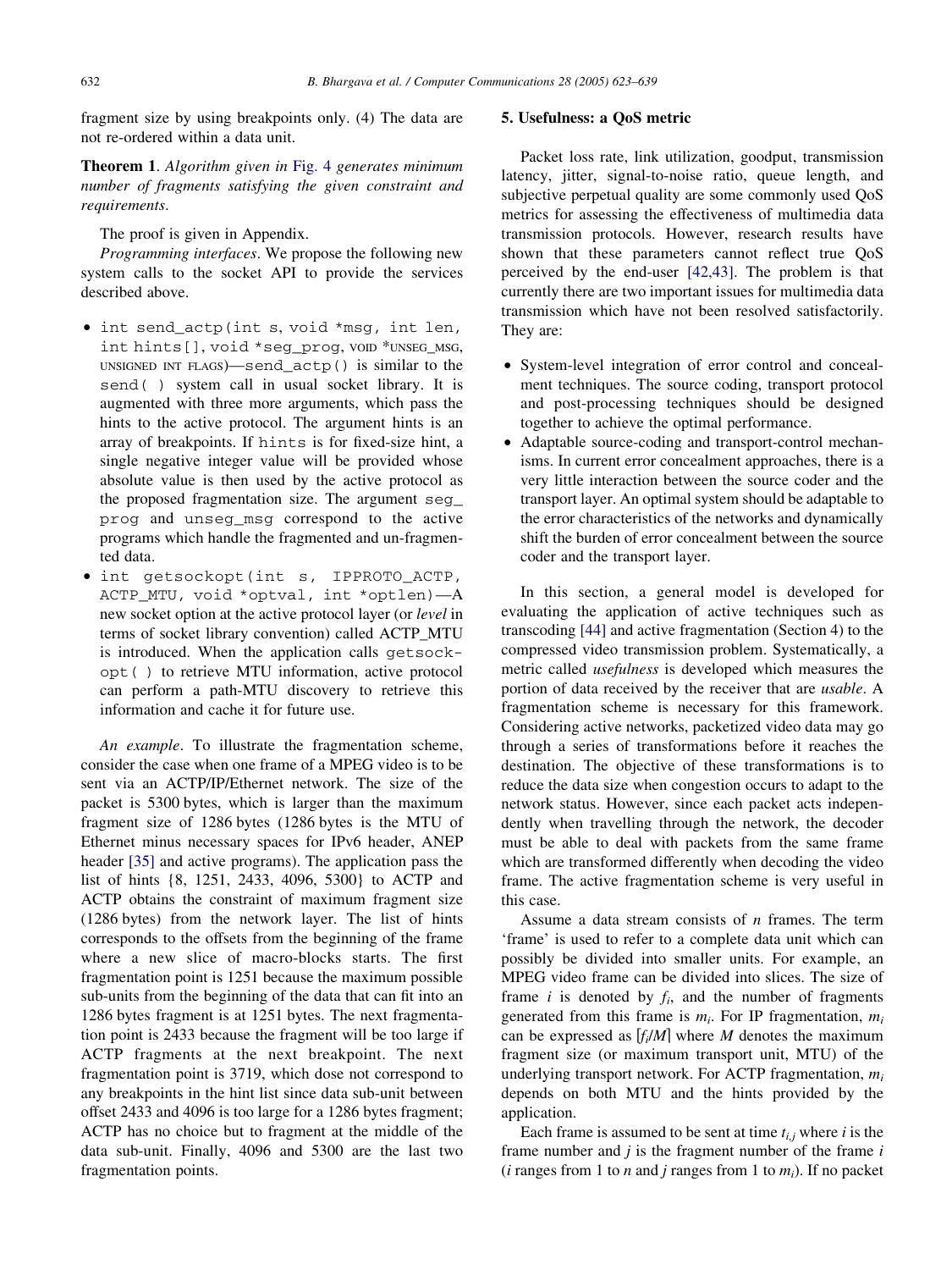is lost and the router is not active (i.e. the router does not process the packets, it just forwards them), the total amount of data received by the destination D is  $\sum_{i=1}^{n} f_i$ . Assume that the router applies a transform  $\Gamma(s,l(t))$  to the packet of size s at time  $t$  with the load  $lt$ . In the simplest case, the router just forwards the packet or drops it based on the load of the router (for example, the load can be derived from the queue size at time (t). Therefore, the value of  $\Gamma(s,l(t))$  can either be 0 or s depending on the size of the queue. In the active router case, the possible value of  $\Gamma(s,l(t))$  can be anything. Since this paper focuses on those cases where the network is congested, it makes sense to restrict the value of  $\Gamma(s,l(t))$  to be between 0 and s.

Based on the above definitions, the actual amount of the data received by D is

$$
\sum_{i=1}^n \sum_{j=1}^{m_i} \Gamma(s(i,j), l(t_{i,j})).
$$

the function  $s(i,j)$  is the size of the packet received by the router and takes the value  $M$  most of the time except for the last fragment for each frame.

Not all data received by  $D$  is useful. For example, in TCP/IP protocol suite, the reassembly of the packet occurs at the IP layer. If any one of the fragments is lost, all other fragments from the same frame are useless. To model the usefulness of the received data, assume that the receiver D applies a function  $U(\alpha, \beta)$  to the data fragments received for the same frame. Let  $\alpha$  be the total data received for a particular frame. That is  $\alpha_i = \sum_{j=1}^{m_i} \Gamma(s(i,j), l(t_{i,j}))$  for frame *i*.  $\beta$  is the frame size. For frame *i*,  $\beta_i = f_i$ . Since the importance of each frame is different, a weight  $W_i$  is associated with frame i.

Finally, the usefulness of the data received is defined as

:

$$
\gamma = \frac{\sum_{i=1}^{n} W_i U(\alpha_i, \beta_i)}{\sum_{i=1}^{n} W_i f_i}
$$

For simplicity,  $W_i$  is assumed to be 1 for all i. Now, consider the following two cases.

Case 1. Traditional router and IP fragmentation. The usability function for IP fragmentation is

$$
U(\alpha, \beta) = \begin{cases} \beta & \text{if } \alpha \ge \beta, \\ 0 & \text{if } \alpha < \beta. \end{cases}
$$

Simply speaking, if not all of the fragments are received, none of the fragments are useful. Assume that the packets are lost with a fixed probability p. The loss of a packet could be the result of the router buffer overflow or reassembly timeout at the destination. For simplicity of analysis, let's assume the usability function to be the identity function  $U(\alpha_i, \beta_i) = \alpha_i$ . Then the expected lost data is

$$
E_i = \min\left(\left\lceil \frac{f_i}{M} \right\rceil \times p, 1\right) \times \sum_{j=1}^{\left\lceil \frac{f_i}{M} \right\rceil} \Gamma(s(i,j), l(t_{i,j})).
$$

and the usefulness of the data received is

$$
\gamma_{\rm IP} = 1 - \frac{\sum_{i=1}^n E_i}{\sum_{i=1}^n f_i}
$$

:

Case 2. ACTP fragmentation. Under ACTP fragmentation, the usability function is different for different types of data. For text or numeric data, the usability model is same as that of IP fragmentation. For multimedia data such as video or image, an approximate usability function is given by the following empirical equation.

$$
U(\alpha, \beta) = \beta \times e^{-5((\alpha/\beta)-1)^2}.
$$

A graphical representation of this equation is given in Fig. 5. The empirical equation is developed by using the evidences from the researches on user-perceived QoS [\[42\]](#page-16-0) and our experimental data on various video/image data.

Now the expected lost data is

$$
E_i = p \times \sum_{j=1}^{m_i} \Gamma(s(i,j), l(t_{i,j}))
$$

and the usefulness of the data received is

$$
\gamma_{\text{ACTP}} = \frac{\sum_{i=1}^{n} U(f_i - E_i, f_i)}{\sum_{i=1}^{n} f_i}.
$$

Remarks:

• Our approach to the evaluation of usefulness in multimedia data is unique in the sense that we consider the data in the sub-frame level. Other work either consider the data at the packet level (each physical packet is a unit of data) or at the frame level (a frame is a data unit). For example, in [\[15\]](#page-15-0) two active techniques (Frame-level Discard and GOP-level Discard) are investigated to address the problem of network congestion. The objective of their work is very close to ours. Framelevel Discard mechanism queues a datagram if and only if its corresponding frame can be queued in its entirety. GOP-level Discard mechanism maintains a state about



Fig. 5. Usability function for multimedia data.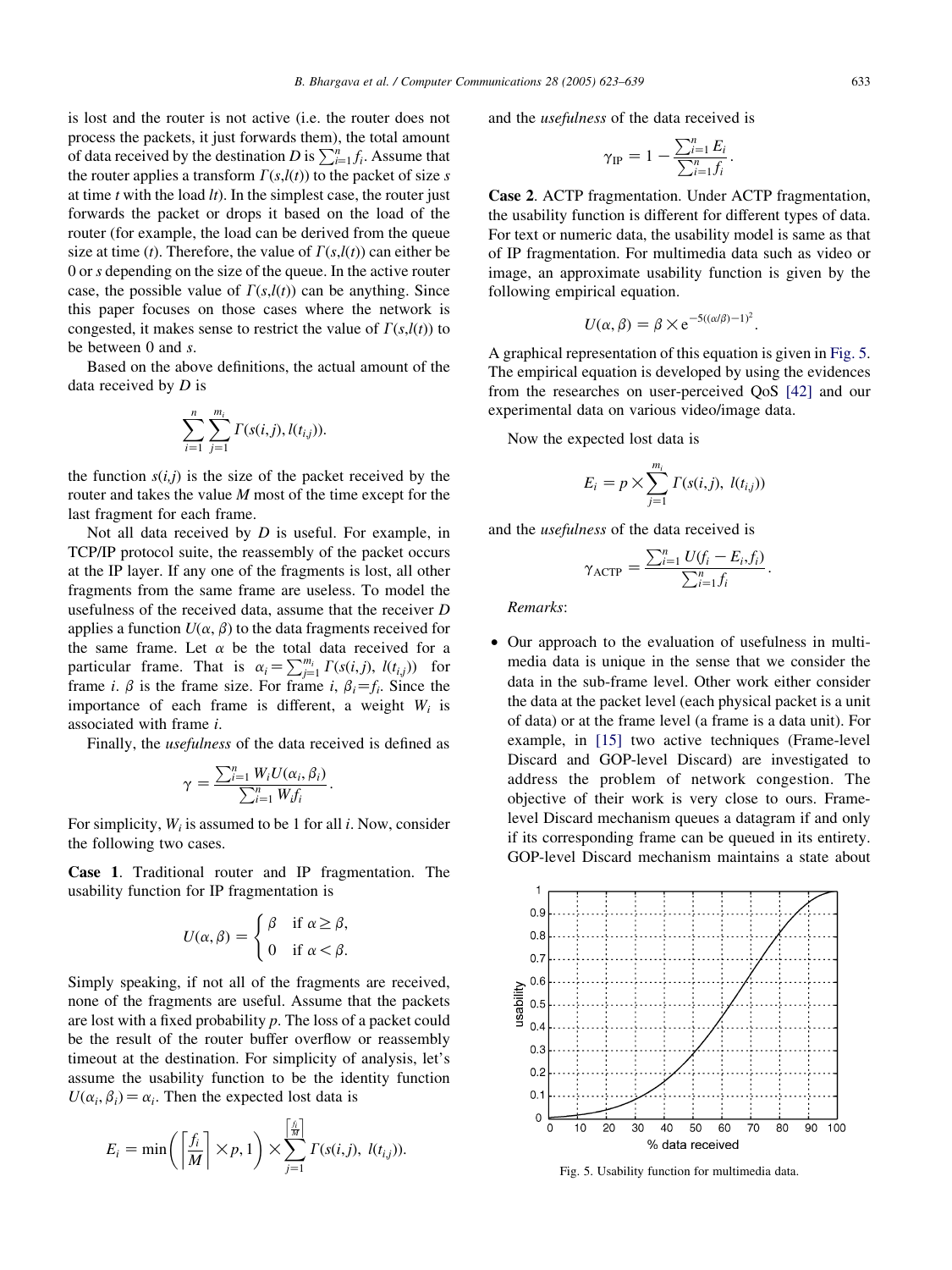| Clip name               | Jurassic Park       | Tai Chi          | Lion King           |  |  |
|-------------------------|---------------------|------------------|---------------------|--|--|
| Resolution              | $320\times240$      | $352\times240$   | $320\times240$      |  |  |
| # of frames             | 3000                | 2996             | 3750                |  |  |
| Total size              | 23,091,162          | 12,497,528       | 10,273,216          |  |  |
| Avg. I—frame size       | 19,458.98 (251)     | 7684.57 (334)    | 8056.66 (313)       |  |  |
| Avg. P—frame size       | 14,423.05 (750)     | 5632.38 (666)    | 4752.44 (938)       |  |  |
| Avg. B—frame size       | 3695.67 (1999)      | 3094.44 (1996)   | 1317.00 (2499)      |  |  |
| Overall avg. frame size | 7696.38             | 4170.34          | 2738.85             |  |  |
| GOP pattern             | <b>IBBPBBPBBPBB</b> | <b>IBBPBBPBB</b> | <b>IBBPBBPBBPBB</b> |  |  |

Table 1 Profiles of three video clips

the type of frame discarded. In case an I-frame is discarded, the other frames (P-frames and B-frames) in the same group of pictures are discarded as well. Since any partially received frame contributes to the usefulness, aggressive discarding schemes such as those in [\[15\]](#page-15-0) may result in lower application QoS. Specifically, if a frame is buffered only in its entirety, many I-frames will not be available to the applications in the period of heavy network congestion. In addition, if all the frames in a group of pictures are dropped altogether, the application will experience a very jittery video period because a group of pictures usually consists of more than 10 frames and lasts for more than 1/3 s.

- The criteria used in other research works for the evaluation of the effectiveness of MPEG video transmission algorithm are frame-level parameters such as the percentage of complete I-frame received [\[18,45\]](#page-15-0). We consider a partial frame to be useful if it can be repaired by some error-concealment techniques. From the experiment results, we observe that a repaired I-frame and the corresponding P-frames and B-frames in the same GOP can make the quality of the video playback very close to the case in which no data is lost.
- $\bullet$  Usability function U is very similar to utility function in the literature. However, the usability function is applied to the packets at the system level. It is different in the sense that the function is calculated from the system point of view. Therefore the same amount of data received by the network software in OS can lead to very different usefulness level for the applications depending on the protocols used and other system parameters.

# 6. Experimental results

We are presenting simulation results for a part<sup>1</sup> of the functionality of ADNET using ns-2 network simulator. We have extended *ns-2* to include certain functionalities described in this paper.

#### 6.1. Test data

To perform experiment under realistic scenario, following three digital (MPEG) video clips are created from commercial video tapes.

- 1. Jurassic Park (JP)—A typical movie with different types of scenes. The characteristics of this video clip are similar to most of the other videos in the market.
- 2. Lion King (LK)—A cartoon video. The distinguishing feature of a cartoon video is that there are many sharp edges. Compressing a cartoon is usually more difficult because the MPEG scheme works better on real-world objects.
- 3. Tai Chi (TC)—An instruction video which teaches Tai Chi Chun (a form of Chinese Martial Art). This video is a typical instruction video. The distinguishing feature of instruction videos is that usually there are no fast changing scenes and background. The changes in the video are slow because most of the scenes involve only motions of the instructor.

Table 1 gives the details of these video clips.

# 6.2. Comparison between ACTP and UDP

A prototype video application suite is implemented to conduct the experiments. The suite includes a video encoder/server, an active router emulator, and a video decoder with error concealment modules. Another module is included to simulate the proposed transport protocol ACTP. Experiments are conducted to determine the effect of ACTP fragmentation scheme on QoS in adaptable video-ondemand applications. [Fig. 6](#page-12-0) shows the setup of the experiments.

A 300-frame video clip from Jurassic Park is used as the input video. The experiments are conducted using frame rate of 3, 2 and 1 frames/s. For each experiment of frame rate  $n$ , a timer is set to expire at every  $1/n$  second in the client program. When the timer expires, the expected frame number is increased by one and the data received for previous frames are considered late and discarded. As depicted in [Fig. 6](#page-12-0), the video data are sent from a video server running at the machine raid4. The video traffic goes through a simulated active

 $1$  Other results will be presented gradually in separate papers.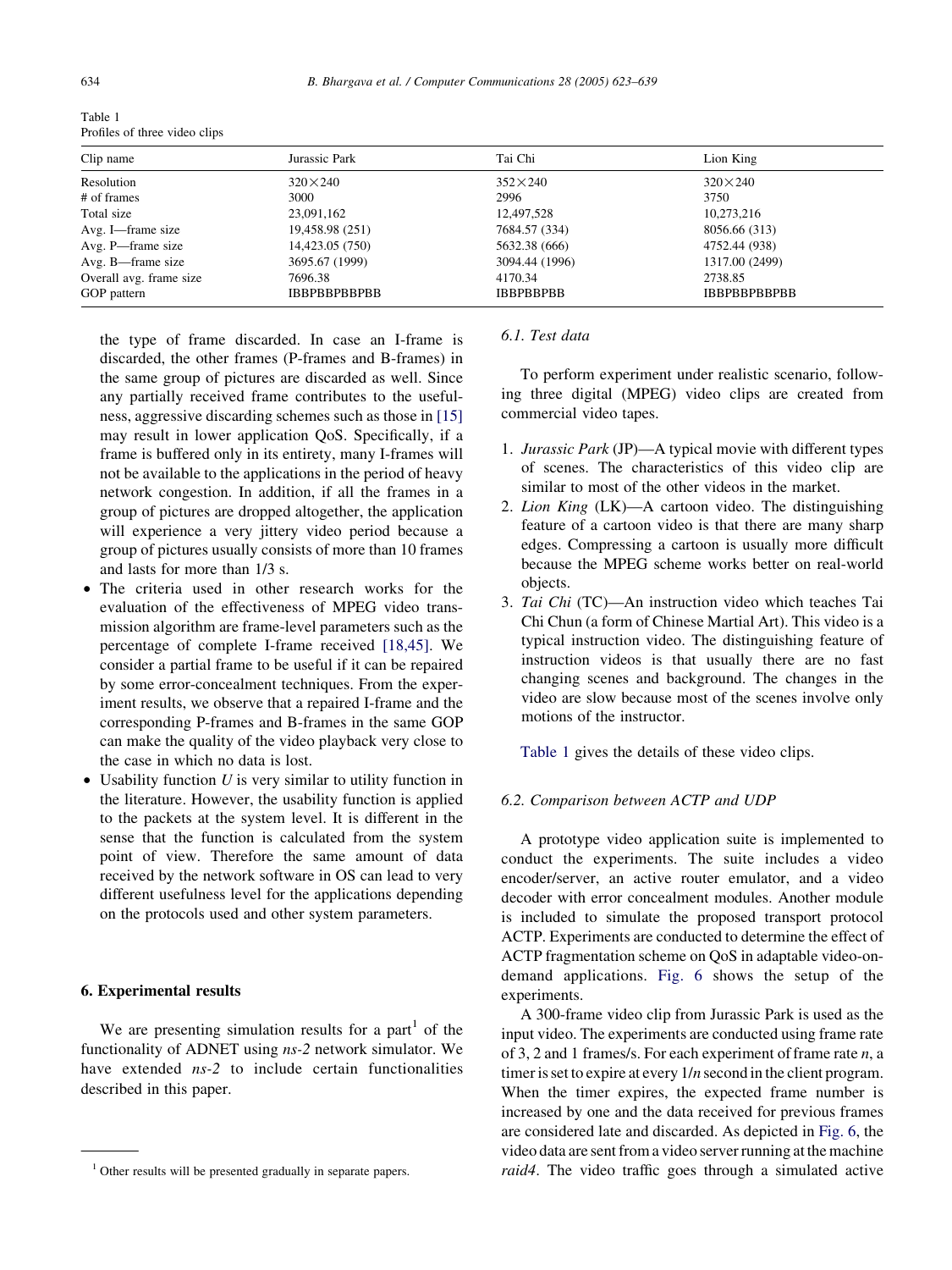<span id="page-12-0"></span>

Fig. 6. Experiment setup to transmit video in RAID lab. [raid4.cs.purdue.edu](http://raid4.cs.purdue.edu) sends video files through [pirx.cs.purdue.edu](http://pirx.cs.purdue.edu)—an active router—to [pcswang.cs.purdue.edu](http://pcswang.cs.purdue.edu)

router program running at the machine pirx and is received by the video client program running at the machine pcswang. The results of ACTP simulation are compared with traditional UDP/IP approach (Table 2).

The results show that in UDP session for 3 frames/s, the average timer expiration is 182 times, therefore in average only 118 out of the 300 frames are received and playable. In contrast, under ACTP session the timer expired 237 times on average, but there are 287 playable frames on average because most of the frame are partially received when the timer expired and most of these frames can be made playable using simple error concealment techniques in the client program. By conducting real experiment, we see that the ACTP session provides a very smooth playback, although there is some occasional block noise during the playback due to the lost slices. In contrast, regular playback session is very jittery because a lot of frames are not available. A demo is available to visually see the impact of ACTP vs. non-ACTP approach on video quality. Extractions of some video frames of ACTP and UDP sessions are shown in Fig. 7. By visually comparing the two figures, the difference in the userperceived QoS between the two approaches is very apparent. Usefulness,  $\gamma$ , with varying packet loss probability for clip JP is given in Fig. 8. Usefulness of ACTP session is much better than that of IP session.

# 6.3. Comparison between ACTP Fragmentation and IP Fragmentation

In this experiment, we compare three different scenarios of video transmissions: (1) sending the video one frame at

| Table 2                                  |  |
|------------------------------------------|--|
| Comparison of ACTP and UDP video session |  |

|             | Frame<br>rate | Timer<br>expired | Playable<br>frame | $\Gamma$ | Perceptual<br>quality |
|-------------|---------------|------------------|-------------------|----------|-----------------------|
| <b>ACTP</b> | 3             | 237              | 287               | 0.80     | Good                  |
|             | 2             | 248              | 290               | 0.80     | Good                  |
|             |               | 235              | 286               | 0.83     | Good                  |
| UDP         | 3             | 182              | 118               | 0.17     | Bad                   |
|             | 2             | 187              | 113               | 0.16     | Bad                   |
|             |               | 185              | 115               | 0.16     | Bad                   |



(a) IP Sequence



(b) ACTP Sequence

Fig. 7. Sequence of video clips using IP and ACTP fragmentation. The ACTP fragmentation maintains same quality among all clips where as the IP fragmentation suffers from severe QoS degradation in d006.jpg, d007.jpg, d008.jpg, d010.jpg, d011.jpg, d015.jpg, d016.jpg, and d017.jpg clips.



Fig. 8. Usefulness for clip Jurassic Park with varying packet loss probability.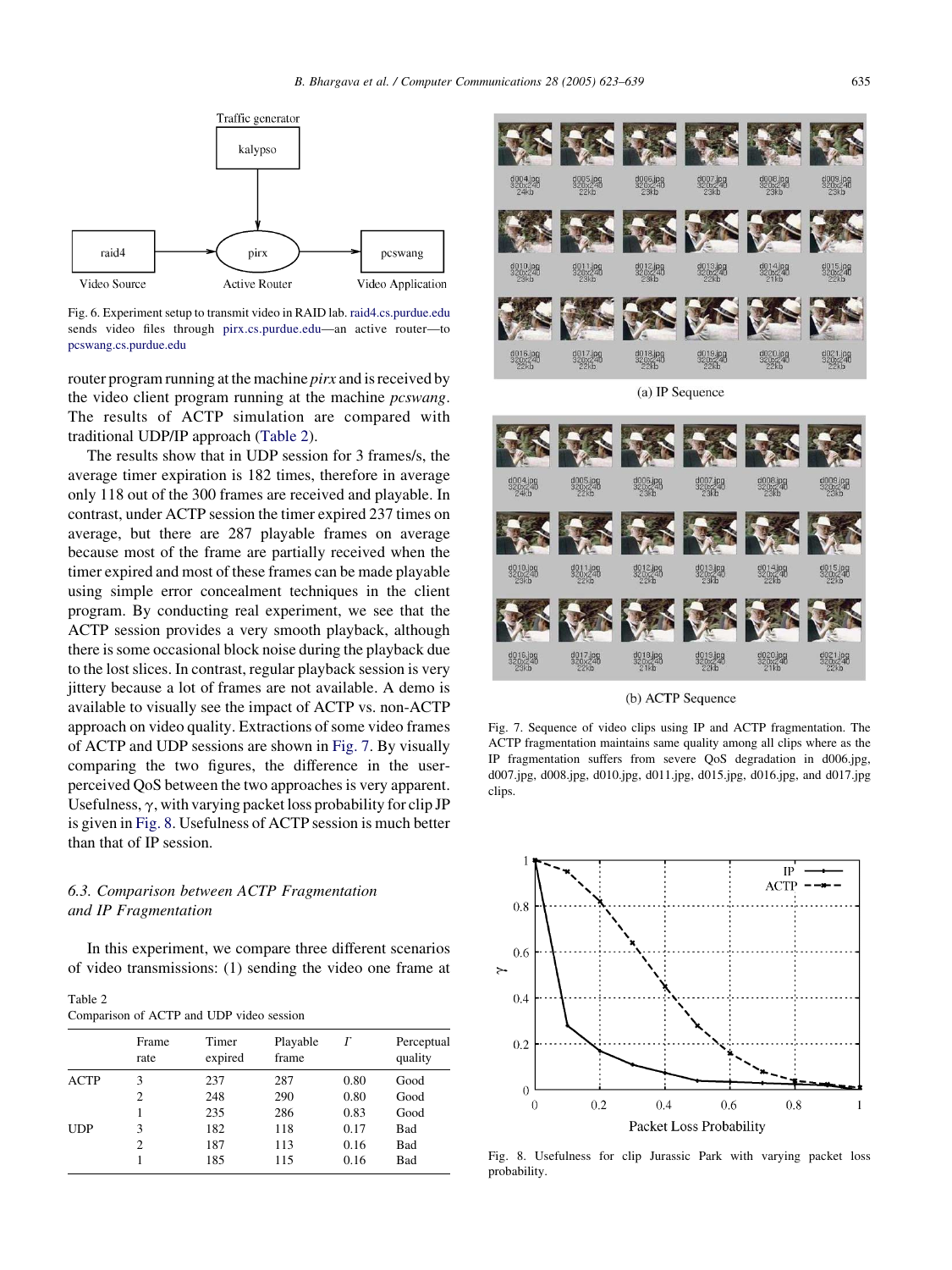

Fig. 9. Simulation setup for ADNET experiments. The ADNET router is the active router. FTP applications create background traffic.

a time at the rate of 30 frames/s under IP fragmentation, (2) sending the video at the same rate under ACTP fragmentation, (3) sending the video at the same rate under ACTP fragmentation and with active program in each packet (50 bytes).

The active program queries the current status of the system queue. If addition of the packet causes the queue to drop packets, the packet is handed over to the active execution environment and transformed to 80% of its original size by sacrificing the quality of the video frame. The transformation causes a delay of 5 ms for the packet.

The configuration of the experiments is shown in Fig. 9. The bottleneck link is configured at 5 MB/s. This value is large enough for the video source to send the video at 30 frames/s without any loss when no competing traffic source exists. The experiments are repeated for the configuration of 1–5 competing traffic sources (FTP sources).

Figs. 10–12 show the results of the experiments. Byte loss rates for the three scenarios are almost the same (Fig. 10). Since in the ADNET routers the queuing discipline is DRR, it is expected to be fair to all traffic flows. However, the packet loss rates for ACTP fragmentation with active transformation is less than that for the other cases [\(Fig. 11](#page-14-0)). By reducing the size of the packet, the packet has a higher chance of surviving and the loss rates are reduced by around 10%. The most exciting results are that the OoS observed by the applications (usefulness,  $\gamma$ ) improves significantly for ACTP fragmentation, and even more for ACTP fragmentation with transformation under heavy network load.

## 6.4. Overhead of the fragmentation scheme

The purpose of this experiment is to get an idea of how many extra bytes are needed in ACTP fragmentation. We choose the maximum fragment size to be 1286, which is the MTU of Ethernet minus the spaces for IPv6 Header, ANEP header and an active program of 100 bytes. We pass a hint list consists of the offsets from the beginning of a video frame which correspond to the starting points of the slices inside the video frame. Slices are the largest meaningful sub-units inside a video frame. The application and the active programs know how to deal with slices directly. It makes sense to fragment the video frames at the boundary of slices to reduce the complexity of active programs. Thus the processing of the fragments is optimized and can be done independently.

The results are given in [Figs. 13 and 14](#page-14-0). The result shows that the average overhead ranges from 5.66% (clip JP,  $MFS = 1236$ ) to 0.40% (clip TC, MFS = 1436) of the total data size, and the maximum overhead for a single frame range from 27.77 to 2.68%. The worst case occurs when the video frame consists of a lot of slices, which are slightly larger than the maximum fragment size. From these experimental results, we see that the proposed scheme is performing well, with low overhead, under the realistic experiment scenario.

#### 7. Conclusions and future works

The paper investigated techniques to solve multimedia data transmission problem using active network paradigm. We developed an adaptable network architecture which allows different QoS provision schemes such as active networks, integrated services, and differentiated services to



Fig. 10. Byte loss rates under various fragmentation schemes and video files. Byte loss rates for the three scenarios are almost same. Jurassic park experiences much higher loss than other two videos.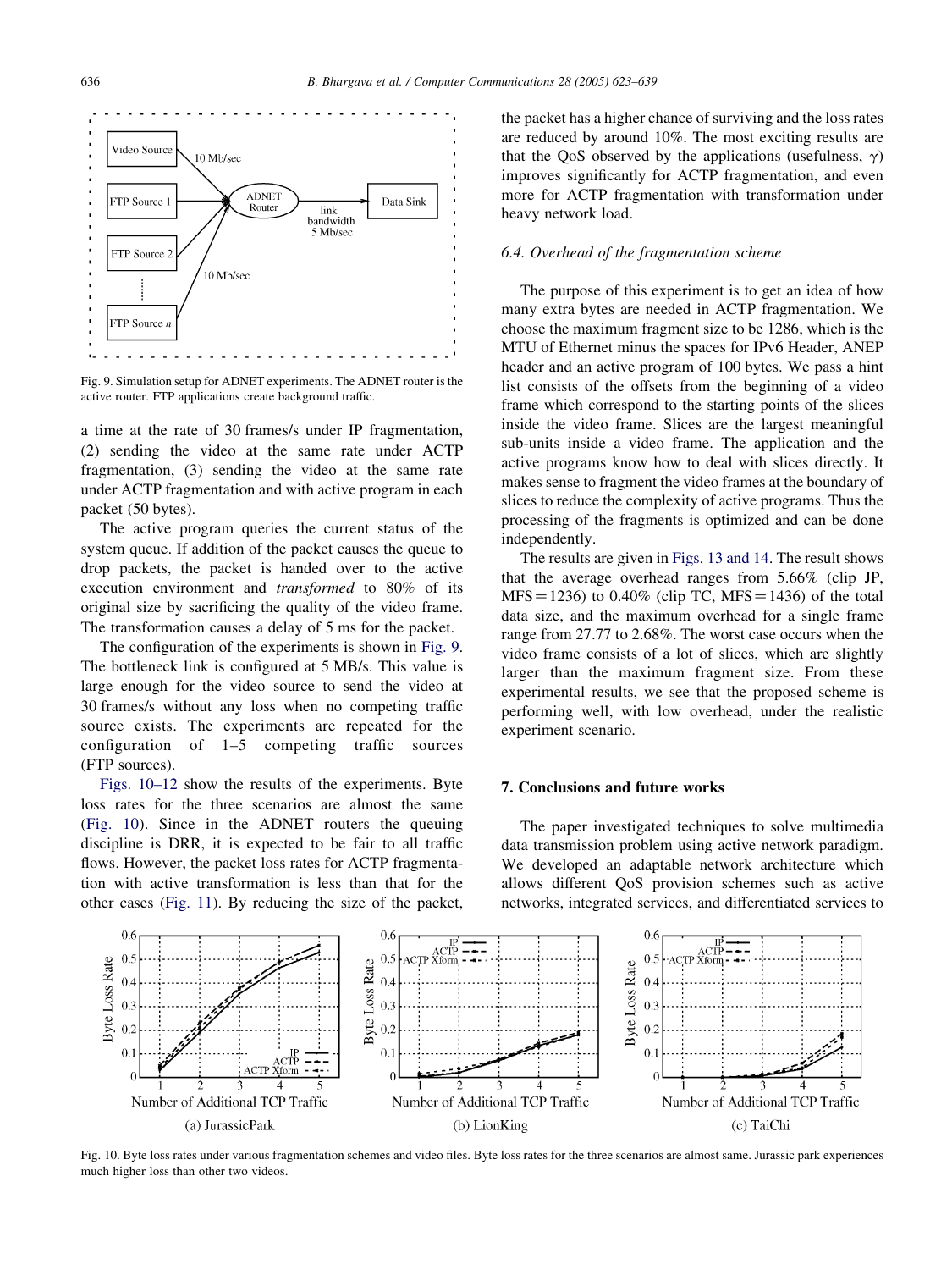<span id="page-14-0"></span>

Fig. 11. Packet loss rates under various fragmentation schemes and video files. The packet loss rates for ACTP fragmentation with active transformation is reduced by 10% than the other schemes. Because it reduces the size of the packet, which increases the chance of surviving the packet.



Fig. 12. Usefulness  $\gamma$ , for various fragmentation schemes and video files. ACTP fragmentation with transformation has the highest usefulness for all three experiments. Additional TCP traffic makes the network congested and lowers the usefulness.

co-exist. Thus, the proposed architecture can be used in monitoring and controlling all types of incoming traffic inside a network domain. This architecture enables both the application programs and the networks to adapt and perform the tasks of traffic management and control together.

A fragmentation scheme is proposed to address the unique need of active networks and utilizes the special properties the new infrastructure provides. In order to provide a better assessment of QoS received by the applications, a new metric to quantify the user-perceived QoS is introduced. It is shown



Fig. 13. Average byte overhead of ACTP fragmentation for three video files. The overhead is very low for 1435 fragment size.

to provide a more accurate assessment of the user-perceived QoS than other commonly used measures.

In our future work, we plan to conduct rigorous experiments on interoperability of the IntServ and DiffServ with active paradigm. The long-term goal is to integrate the DiffServ architecture into the active network architecture as a special case. It may even be possible to integrate the IntServ architecture to create a unified traffic class.



Fig. 14. Maximum overhead of ACTP fragmentation. Even though the maximum overhead is very high for 1235, it is less than 35% for 1435 fragment size.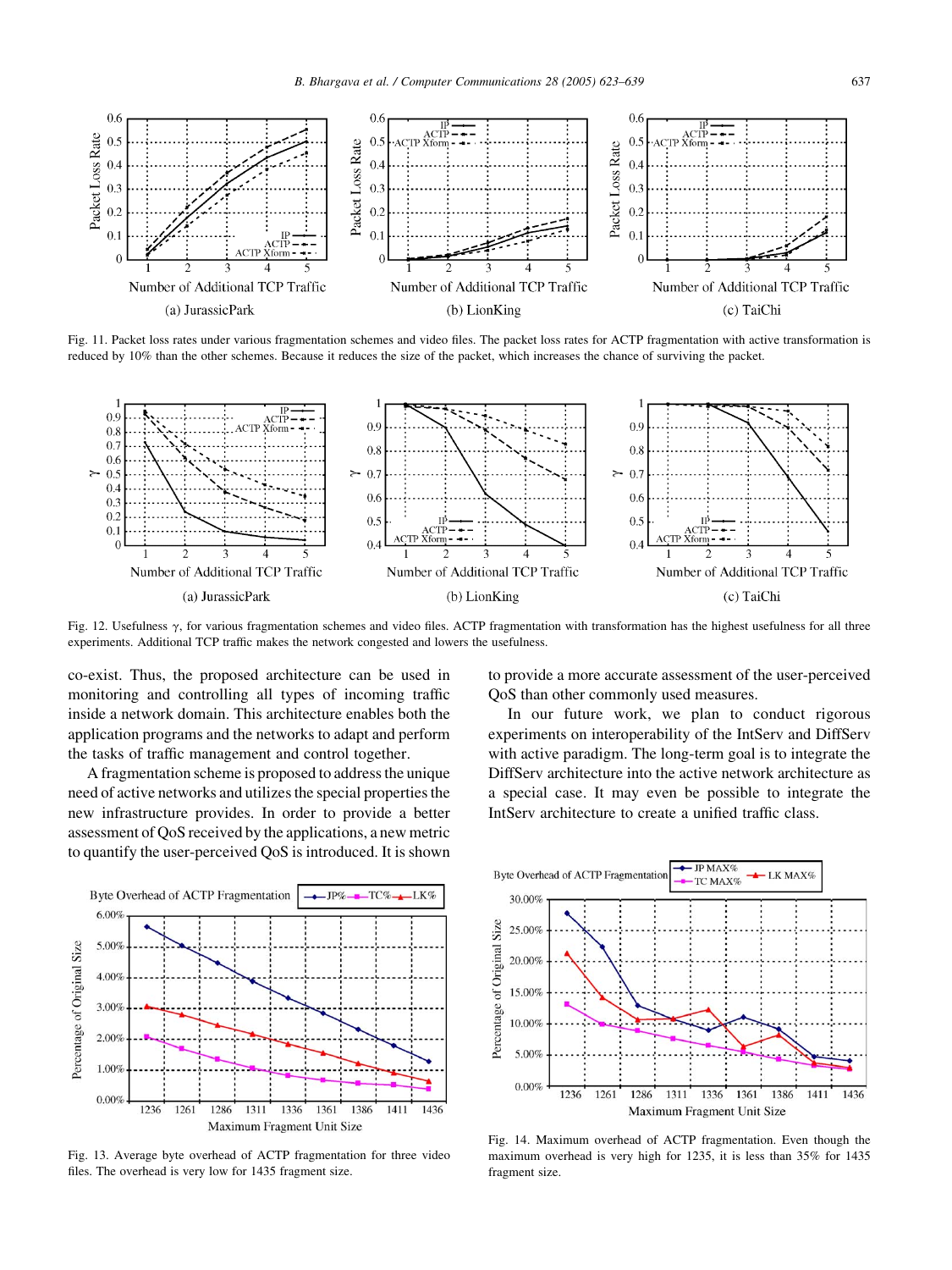## <span id="page-15-0"></span>Appendix

Proof. (Theorem 1) The breakpoint preceding a data subunit with size,  $T$ , larger than the maximum fragment size  $M$ is a fragmentation point. Since no partial data sub-unit is combined with a whole data sub-unit, the next breakpoint is also a fragmentation point. In this case, at least  $[T/M]$ fragments are needed and the algorithm produces exactly [ $T/M$ ] fragments.

Following the above reasoning, the only case we need to consider is where all the data sub-units have sizes which are less than the maximum fragment size. Let the algorithm's solution A produces a sequence of fragmentation points  $a_1, a_2, \ldots, a_n$ . Assume that solution A is not optimal. Let S be the optimal solution, with the sequence of fragmentation points  $s_1, s_2,...,s_m$ .  $m \le n$  since S is optimal. Now,  $s_1 \le a_1$ because the algorithm requires that  $a_1$  contains the maximum possible breakpoints that can be included.  $s_2 \le a_2$  because  $(a_1, a_2)$  contains the maximum possible breakpoints that can be included, and  $(s_1, a_2)$  contains at least one more breakpoint than  $(a_1, a_2)$ . Following similar arguments, we conclude that  $s_i \leq a_i$  for all  $1 \leq i \leq m$ . Now consider the last fragment of solution S. It starts from offset  $s_m$  to the end of the data. Since  $s_m \le a_m$  and  $m < n$ , there is a  $k \leq n$  such that  $s_m < a_k$ . Then from the requirement of the algorithm there are at least two fragments between  $s_m$  and the end of the data because it require at least two fragments between  $a_m$  and the end of the data. But this is a contradiction because by assumption  $s_m$  is the last fragmentation points. Therefore, the given algorithm produces minimum number of fragments.  $\Box$ 

#### References

- [1] P.W. Agnew, A.S. Kellerman, Distributed Multimedia: Technologies, Applications, and Opportunities in the Digital Information Industry, ACM Press, 1996.
- [2] S. Li, Quality of service control for distributed multimedia systems, PhD Thesis, Department of Computer Science, Purdue University, December 1997.
- [3] O. Spaniol, J. Meggers, Active networks nodes for adaptive multimedia communication, in: Fifth International Conference on Intelligence in Networks (SMARTNET 99), 1999.
- [4] M. Uruena, D. Larrabeiti, M. Calderon, A. Azcorra, J.E. Kristensen, L.K. Kristensen, E. Exposito, D. Garduno, M. Diaz, An active network approach to support multimedia relays, in: Joint International Workshop on Interactive Distributed Multimedia Systems/Protocols for Multimedia Systems (IDMS-PROMS), 2002.
- [5] Y. Li, L. Wolf, Adaptive resource management in active network nodes, in: Proceedings of IEEE Symposium on Computers and Communications (ISCC'2003), 2003.
- [6] D.J. Wetherall, J. Guttag, D.L. Tennenhouse, ANTS: a toolkit for building and dynamically deploying network protocols, in: Proceedings of IEEE OPENARCH'98, San Francisco, California, 1998.
- [7] M. Hicks, P. Kakkar, J.T. Moore, C.A. Gunter, S. Nettles, PLAN: a packet language for active networks, in: Proceedings of the Third

ACM SIGPLAN International Conference on Functional Programming Languages, 1998, pp. 86–93.

- [8] M. Hicks, J.T. Moore, D. Wetherall, S. Nettles, Experiences with capsule-based active networking, in: Proceedings DARPA Active Networks Conference and Exposition, San Francisco, California, 2002, pp. 16–24.
- [9] D.L. Tennenhouse, D.J. Wetherall, Towards an active network architecture, in: Proceedings DARPA Active Networks Conference and Exposition, San Francisco, California, 2002, pp. 2–15.
- [10] T. Wolf, J. Turner, Design issues for high performance active routers, IEEE Journal on Selected Areas of Communications—Special Issue on Active and Programmable Networks 19 (3) (2001) 404–409.
- [11] T. Fuhrmann, T. Harbaum, M. Schoeller, M. Zitterbart, AMnet 2.0: an improved architecture for programmable networks, in: Proceedings Fourth Annual International Working Conference on Active Networks, Zurich, Switzerland, 2002.
- [12] S. Karlin, L. Peterson, VERA: an extensible router architecture, Computer Networks 38 (3) (2002) 277–293.
- [13] F. Kuhns, J. DeHart, A. Kantawala, R. Keller, J. Lockwood, P. Pappu, D. Richards, D. Taylor, J. Parwatikar, E. Spitznagel, J. Turner, K. Wong, Design of a high performance dynamically extensible router, in: Proceedings DARPA Active Networks Conference and Exposition, San Francisco, California, 2002, pp. 42–64.
- [14] S. Bhattacharjee, K.L. Calvert, E.W. Zegura, An architecture for active networking, in: High Performance Networking (HPN'97), White Plains, New York, 1997.
- [15] S. Bhattacharjee, K.L. Calvert, E.W. Zegura, Congestion control and caching in CANES, in: Proceedings of ICC'98, Atlanta, GA, 1998.
- [16] N. Prabhavalkar, M. Parashar, Controlling unresponsive connections in an active network architecture, International Journal of Network Management 13 (4) (2003) 289–305.
- [17] S. Li, B. Bhargava, Active gateway: a facility for video conferencing traffic control, in: Proceedings of COMPSAC'97, Washington, DC, IEEE, 1997, pp. 308–311.
- [18] S. McCanne, V. Jacobson, Receiver-driven layered multicast, in: Proceedings of the ACM SIGCOMM, Stanford, CA, 1996.
- [19] S. Kang, H.Y. Youn, Y. Lee, D. Lee, M. Kim, The active traffic control mechanism for layered multimedia multicast in active network, in: Proceedings Eighth International Symposium on Modeling, Analysis and Simulation of Computer and Telecommunication Systems, San Francisco, CA, 2000.
- [20] D.S. Alexander, W.A. Arbaugh, M.W. Hicks, P. Kakkar, A.D. Keromytis, J.T. Moore, C.A. Gunter, S.M. Nettles, J.M. Smith, The switchware active network architecture, IEEE Network Magazine 12 (3) (1998) 29–36.
- [21] S.L. Murphy, E.T. Lewis, R.N. Watson, Secure active network prototypes, in: Proceedings DARPA Active Networks Conference and Exposition, San Francisco, CA, 2002, pp. 166-181.
- [22] B. Braden, D. Clark, S. Shenker, Integrated Services in the Internet Architecture: An Overview, RFC 1633.
- [23] S. Blake, D. Black, M. Carlson, E. Davies, Z. Wang, W. Weiss, An Architecture for Differentiated Services, RFC 2475.
- [24] K.L. Calvert, S. Bhattacharjee, E. Zegura, J. Sterbenz, Directions in active networks, IEEE Communications Magazine 36 (10) (1998) 72–78.
- [25] D.S. Alexander, W.A. Arbaugh, A.D. Keromytis, J.M. Smith, A secure active network environment architecture: realization in switchware, IEEE Network Magazine 12 (3) (1998) 37–45.
- [26] S. Kent, R. Atkinson, Security Architecture for the Internet Protocol, RFC 2401.
- [27] J.-Y. L. Boudec, Some properties of variable length packet shapers, in: Proceedings SIGMETRICS/Performance, 2001, pp. 175-183.
- [28] A. Habib, B. Bhargava, Network tomography-based unresponsive flow detection and control, in: Proceedings IEEE Workshop on Future Trends of Distributed Computing Systems (FTDCS '03), 2003, pp. 258-264.